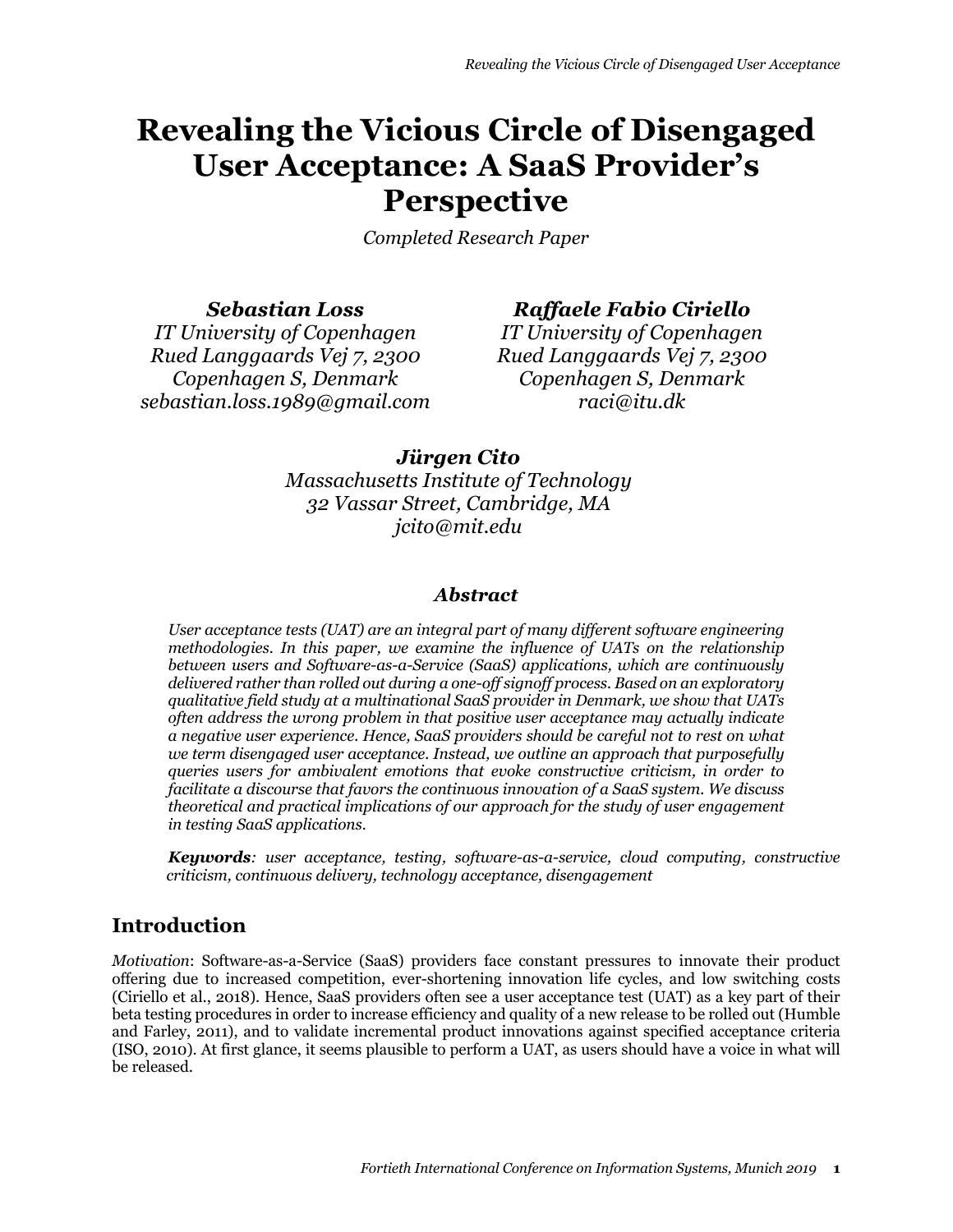However, prior research has found that feedback provided via structured elicitation techniques, such as UATs, does not necessarily correspond to the actual experience of a user. For instance, a global case study of customer service interactions among more than 100 companies and 125.000 customers found that 20% of the customers who claimed to be satisfied also expressed intentions to terminate the contract, while 28% of the dissatisfied customers had intended to stay loyal with their provider (Dixon et al., 2013). When positive feedback may correspond a negative user experience, it falls into question whether UATs are actually appropriate in the context of SaaS.

*Problematization*: In contrast to providers of custom-made, contractually ordered on-premise software products, SaaS providers are technically able to release new features fast and frequently, incorporating continuous delivery approaches (Humble and Farley, 2011). Thus, SaaS providers typically set acceptance criteria themselves while allowing users to experiment with a pre-release to discover problems and to provide further input (Sommerville, 2007). While SaaS providers exercise full authority over the application, they are also highly dependent on their actively subscribed user base. SaaS users tend to churn fast in the face of limited customizability of products, and also due to low switching cost (Chou and Chiang, 2013). For SaaS providers, being fully responsible for the system's maintenance and evolution, this means that they have to keep close contact with their subscribers and monitor their usage, in order to ensure that the provided services and system enhancements will meet actual user needs (Sommerville, 2007). Selective user testing that typically probes a limited pool of users within large scale SaaS systems (Humble and Farley, 2011), vast possibilities of live site monitoring within the cloud architecture (Gabbard et al., 1999), and a need for speed in delivering new services to stay ahead of competition may further limit the appropriateness of a traditional UAT approach in a SaaS context. While it is important for SaaS providers to obtain an appropriate understanding of their users, it falls into question if UATs are the right approach for doing so. Having a deeper understanding of the practices and effects of SaaS providers' UAT usage would therefore be desirable to help SaaS providers elicit appropriate user feedback.

*Research Scope*: This study focuses on the usage and effects of UATs from a SaaS providers perspective. Our aim is to find out whether formal UAT practices of verifying a software build against a fixed set of acceptance criteria can yield valuable user feedback in a SaaS context. Specifically, we ask the research question:

#### **RQ**: H*ow do SaaS providers use user acceptance tests, and what are the effects of doing so?*

*Contribution*: We develop a conceptual model of what we term the *vicious circle of disengaged user acceptance*, referring to the adverse tendency of UATs to let users passively conform with formal testing procedures while hiding their actual emotional connection to the SaaS application and its provider. The conceptual model is based on related literature on UATs and empirical data gathered from an exploratory qualitative field study at *CloudEnhancer*, a multinational Danish SaaS provider. Our data shows that user acceptance testing, when conducted in a SaaS context, can create a vicious circle of *disengaged user acceptance*, during which testers and product managers within the SaaS provider make decisions based on incomplete and inaccurate information gathered from a UAT, leading users to detach themselves ever more from the SaaS application. This adverse effect will further be exacerbated when the SaaS provider conducts further UATs to address the problem. Based on these insights, and drawing on related literature, we argue that SaaS providers can break the vicious circle of disengaged user acceptance by asking more uncomfortable questions that cultivate constructive criticism and facilitate ambivalent affective responses.

# **User Acceptance Testing: Foundations and Current Practice**

This section reviews the literature on UATs in different software paradigms. A UAT can be defined as a "formal testing conducted to enable a user, customer, or other authorized entity to determine whether to accept a product or product component" (Khannur, 2014, p. 91). UATs usually consist of a set of processes to validate the product or its component(s) against clearly defined acceptance criteria, after initial development and release tests have been performed (Sommerville, 2007).

UATs, which originated from plan-driven methodologies and have been transferred to agile, prototyping, and SaaS methodologies, may contradict the characteristics of continuous software evolution. Recent research on Platform-as-a-Service (PaaS) has found that PaaS applications allow for self-organization and continuous feedback, enabling organizations to transition to agile and continuous software development practices (Krancher et al., 2018). It thus falls into question if formal UAT practices are still a valuable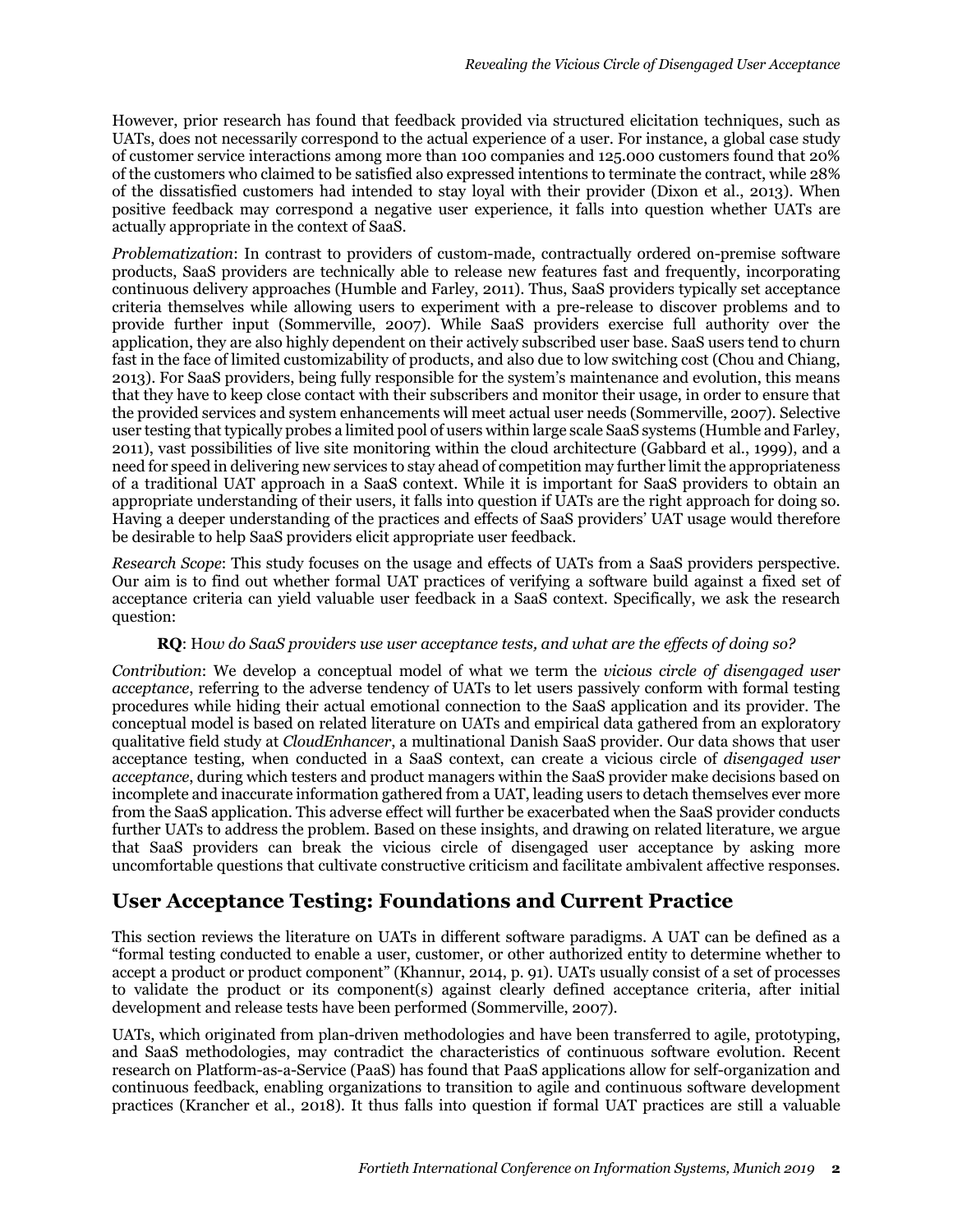measure for user feedback during beta testing phases, especially in the context of SaaS with its possibilities for continuous delivery and increased feedback communication throughout the entire software development life cycle. While SaaS makes it technically possible to release rapidly, the human factor may be a bottleneck when SaaS providers try to enforce temporary stabilization through linear testing processes (Humphreys, 2005). Could UATs be simply a vestige from plan-driven software development? Could a certain degree of disagreement eventually be beneficial for product innovation?

#### *User Acceptance Tests in Plan-Driven Software Development*

UATs originate from plan-driven software development methodologies, such as the waterfall model, V-Model, incremental build model, or spiral model. Here, the result of each development phase is "one or more documents that are approved ('signed off')" (Sommerville, 2007, p. 31). Thus, UATs are performed after the delivery of a product-batch, testing a predefined set of objectives and requirements derived from those. The underlying assumption is that requirements are stable and can be formalized by or with a user to develop a software product against clearly defined specifications (Scacchi, 2002). However, in practice, consecutive stages feed information into each other (e.g. when issues with specified requirements are identified during the design phase), leading to significant rework or ignoring processual learnings, which can result in the testing of outdated acceptance criteria (Sommerville, 2007).

### *User Acceptance Tests in Agile Software Development*

In agile software development methodologies, such as Scrum, Extreme Programming, or Lean Software Development, requirement elicitation and testing activities are intertwined with design and development activities via UATs (Sommerville, 2007). For instance, test-driven development processes start with defining tests before developing code. This approach requires that a customer representative is part of the development team, developing tests along the elicitation of requirements in so called user stories (Beck and Gamma, 2000). These user stories are then broken down in incremental tasks, for which UATs are defined between developers, testers, and users. Only then, developers start to validate new code via the previously defined tests to ensure it meets the user's expectations (Sommerville, 2007). Hence, this is also called acceptance test-driven development, where "the distinction between user acceptance tests and system tests is practically eliminated" (Pugh, 2010, p. 3).

In agile development, UATs take place as part of design and development phases and are merged with other tests, but the underlying assumptions are similar to those in plan-driven development: The user, potentially through the help of a service provider, is able to clearly define requirements at a given time. If validated at a later point in time, those requirements are considered accepted. However, in practice requirements can change for a number of reasons, such as emerging technologies, changing market conditions or new business opportunities, to name a few. Thus, although agile methodologies embrace changing requirements by breaking development down into small increments for rapid delivery, a UAT does not guarantee that what has been validated - how a requirement was defined - is actually what the user (still) wants.

#### *User Acceptance Tests in Software Prototyping*

Software prototypes can be used to improve consistency and mutual understanding of requirements in a user-developer interaction, which can potentially lead to a better fit between defined acceptance criteria and actual user requirements. Because they provide a tangible preview of the prospective systems to users, prototypes can function as a basis for further requirement specification (Kordon, 2002). Thereby, acceptance criteria of an envisioned system can already be retrieved from users at an early stage of the development (Davis and Venkatesh, 2004). Thus, software prototypes can serve as a tool to generate, refine, verify, and finalize requirements, as the prototype itself contains a wide range of implicit knowledge (Ciriello et al., 2017). For instance, in participatory design methodologies, such as human-centered design, design thinking, and user co-creation, UATs are seen as a synchronization in the reflection and building process between designers and users (INUSE Research Group, 2017).

Here, the underlying assumption is that the design of software systems is a self-iterative process, as the result of any design activity becomes the starting-point for another, where learning and change result from a dialogue between users, developers, and testers (Floyd, 1992). This view recognizes that software development is an evolutionary process, where user acceptance can only be tentatively negotiated and has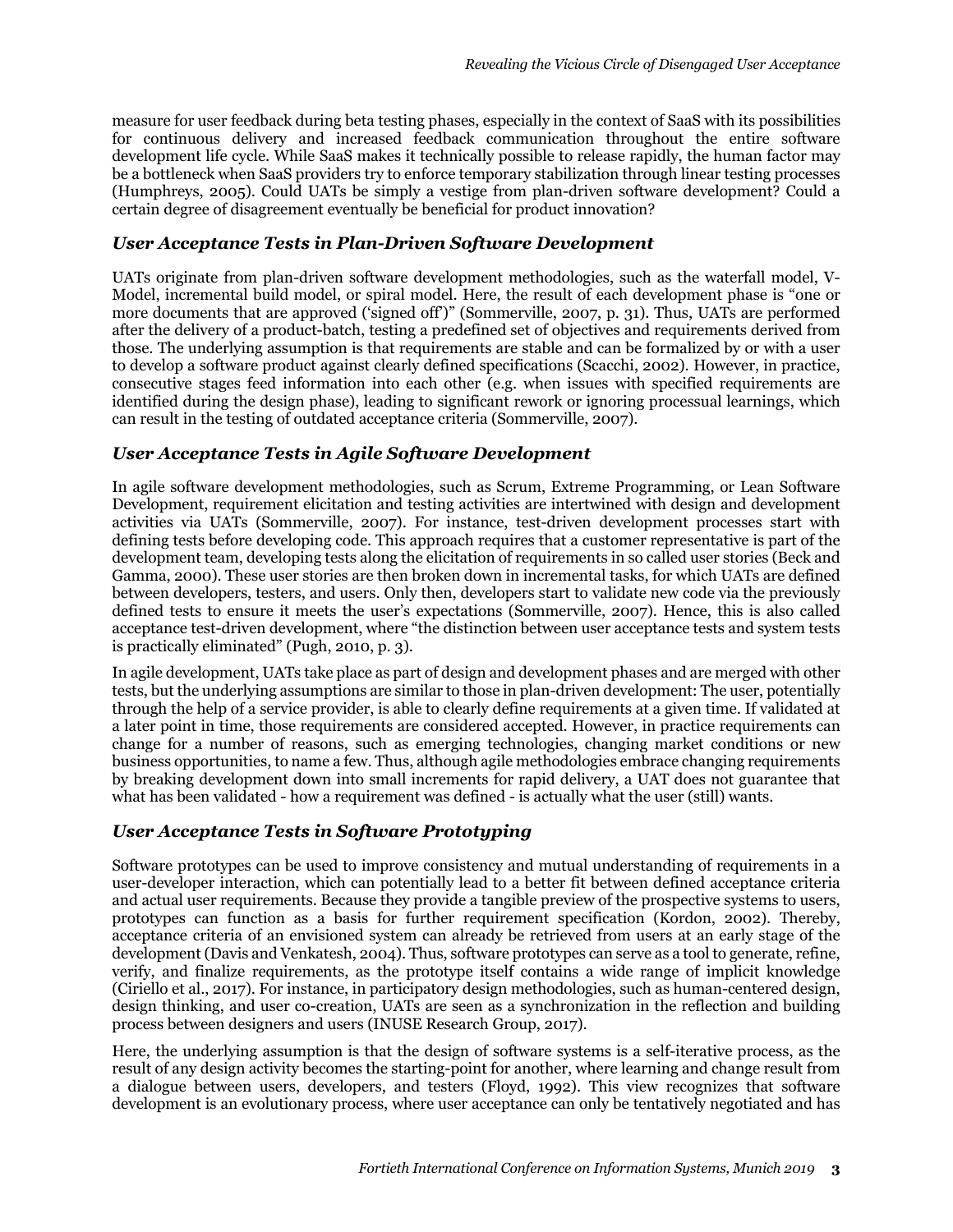to be continuously (re-)constructed (Lehman et al., 1997). A prototype changes the foundation on which new specifications, ideas and change requests appear, constructing a new reality domain to be re-evaluated and re-verified once again in consecutive development phases. Requirements are then based on individual perspectives and values, enacted in interaction with peers and the environment. Hence, acceptance criteria are ever-evolving and can never be final. In this view, a software system can only remain acceptable in its functionality through the continuous evolution of acceptance criteria. User acceptance testing is therefore considered as a boundary-crossing activity, taking place through the deliberate creation of knowledge spaces for mutual learning activities in the continuous software design (Suchman, 2002). Here, users do not only provide feedback on a product as part of a formal UAT, but during actual usage of a prototype or the software systems in their day-to-day activities.

### *User Acceptance Tests in Software-as-a-Service*

With the rise of cloud computing came highly virtualized shared knowledge spaces that allow service providers to access, transmit, and utilize user feedback. One example is the SaaS licensing and delivery model, in which the customer subscribes to a centrally hosted software from the SaaS provider. As SaaS providers are able to handle a large volume of client applications over which they have full control, they typically also face more diverse customer expectations for new features, higher demands for continuous service improvement, and lower switching costs compared to on-premise software (Chou and Chiang, 2013).

In contrast to custom-made, contractually ordered software products, where customers determine whether or not a system shall be deployed to their production environment in the course of a UAT, the customer does not have this decision-making authority in SaaS applications. Here, the SaaS provider typically sets acceptance criteria while allowing users to experiment with a pre-release to discover problems and to provide further input, with UATs being either guided or unguided (Sommerville, 2007).

With the advent of SaaS and according licensing models emerge also new practices allowing for increased collaboration, automation, measurement, and knowledge-sharing between providers and their users. For instance, continuous delivery is a practice that enables frequent and continuous deployment by taking a software build to production environment through automated and manual tests, such as exploratory testing, usability testing, and user acceptance testing (Humble and Farley, 2011).

However, the evaluation of a SaaS application does not end at a formative level throughout the development phase but continues with summative evaluations after deployment (Gabbard et al., 1999). Hence, user acceptance testing in SaaS is not only an act of conservation of what has been developed, but an evolutionary practice of measurements, feedback handling, and continuous enhancements to further innovate a software system (Dittrich, 2014).

# **Research Method**

Our aim is to understand how SaaS providers use UATs to elicit user feedback, along with the subjective meanings people assign to this practice. Thus, our research approach is guided by the principles of interpretive field research, which aims to understand the deeper structure of a phenomenon from a participant's perspective (Orlikowski and Baroudi, 1991).

### *Sampling and Relationship with the Research Site*

Based on the above-summarized literature, our selection criteria were that the case organization needs to be 1) a SaaS provider who 2) performs UATs with 3) a substantial and diverse user base. We chose a single case study to be able to obtain and maintain long-term access to the company and its user base, where we could study the phenomenon in depth (Walsham, 2006). This led us to engage in a close research relationship with the following company (we use a pseudonym, as per the company's wish):

*CloudEnhancer*, headquartered in Denmark, is a multinational SaaS provider currently operating in 18 markets. CloudEnhancer's cloud-based software products automate the process of identifying errors and problems within content management systems. The company's web platform constitutes a collection of integrated tools for controlling online content and compliance regulations, improving web accessibility and search indexing, as well as monitoring website performance and analytics data. The company currently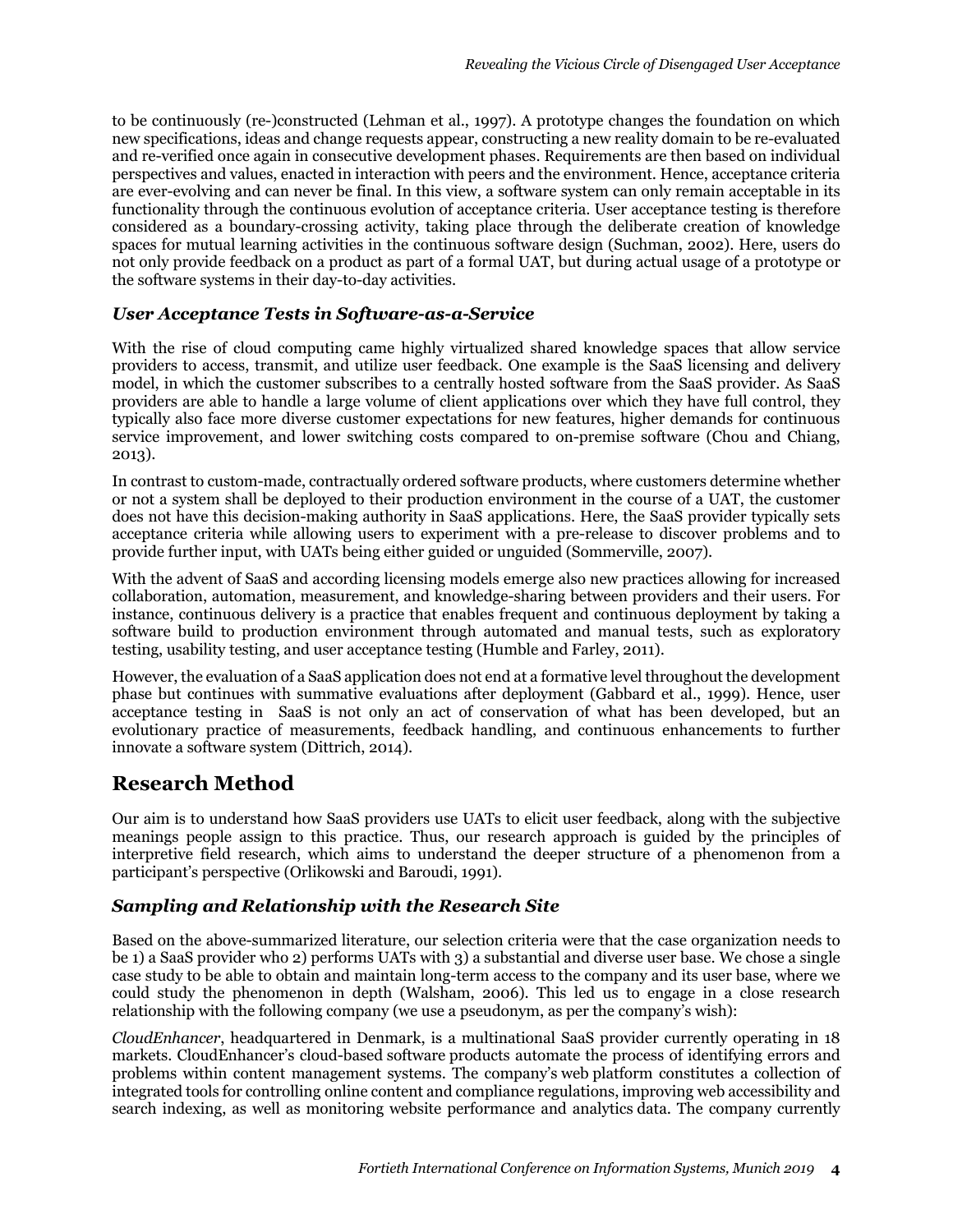employs more than 500 employees in several offices worldwide, while all development for their partly customized, off-the-shelf software products is performed in-house at the Danish office site. Their actively subscribed business-to-business client base includes over 6000 organizations worldwide.

Over the course of the research project, the first author of this paper became deeply involved within the practices at the research site. By becoming an active member of the case organization, he had access to confidential and sensitive information and also had the possibility to observe day-to-day practices in action (Walsham, 1995). Additionally, he was able to obtain access to documentation of past situations and projects, schedule on-the-fly meetings with participants, familiarize himself with the company-internal jargon, and build relationships through informal networking, through which he was able to also engage with CloudEnhancer's client base.

#### *Data Collection*

Our primary data sources were interviews, as these allow to access the different perceptions and interpretations of participants (Klein and Myers, 1999), complemented by observations and archival documents. We purposefully accepted some vagueness at the outset of our exploration, selecting the next data slices based on what was necessary to further elaborate on emerging concepts until a coherent picture emerged (Walsham, 2006, 1995).

The first author of this paper was the primary responsible for collecting all data to ensure consistency in the process (Walsham, 1995). In all, he conducted 11 expert interviews, ranging from 28 to 53 minutes (384 minutes in total), which he transcribed ad verbatim to capture a full description of what was said. He also conducted 9 participant observations, which allowed us to complement subjective interview statements with observations of actual practices. Data collection proceeded between February and May 2018 and started out by joining weekly release management meetings to explore relevant concepts and make connections with relevant stakeholders. The first interview was with the *Director of Release Management*, whose affiliated team plays an intermediary role in the handover between development and operations, and who also has extensive experience and overview on testing procedures and participants' practices due to joining the company in the year it was founded.

From there, we selected further participants based on the principle of theoretical sampling, which aims "to understand the nature and dimensions of emerging conceptualizations further, usually by sampling data in a way that varies a particular set of dimensions that emerge from prior data analysis" (Birks et al., 2013, p. 3). In a first exploratory phase, this led us to interviewing a preliminary group of four participants over the course of eight weeks, including an *Agile Coach*, a *Product Operations Manager*, a *Product Manager*, and a *Technical Writer*. These participants were closely affiliated with the releases of new features and regularly involved in user acceptance testing practices throughout beta stages. The topics discussed with them were not bound to any specific project but more conceptional, focusing on areas that have emerged in the first exploratory interview, such as acceptance criteria, collaboration, criticism, and transparency. In these interviews, we applied laddering interview techniques, which aim to elicit "core beliefs and values that drive behavior in organizations" (Schultze and Avital, 2011, p. 13). This helped us to capture the content and structure of personal constructs in order to identify the subjective sensemaking of current practices (Schultze and Avital, 2011). We prompted participants with the above-identified themes to ensure topical focus while also allowing them to freely express views outside our emerging conceptual framework (Walsham, 1995).

Several weeks into the research, we became aware that the *Customizable Dashboards* project, which aims at enabling users to create their own customized reporting interface within the CloudEnhancer platform, was currently preparing for UATs. The project met our research objectives well, as it had a fairly large pool of cross-functional testers and users involved. Subsequently, we dove into this project by interviewing seven people involved in the project's UAT practices during the beta phase, being a *Customer Success Manager*, an *Account Executive*, a *Partner Success Manager*, a *Customer Experience Operations Manager*, the responsible *Product Manager* together with a *UX/UI Designer,* as well as one C*ustomer*. Thereby, we could analyze the UAT practices associated with this project in depth, ensuring that memories of the testing experience were freshly present in the participants' minds.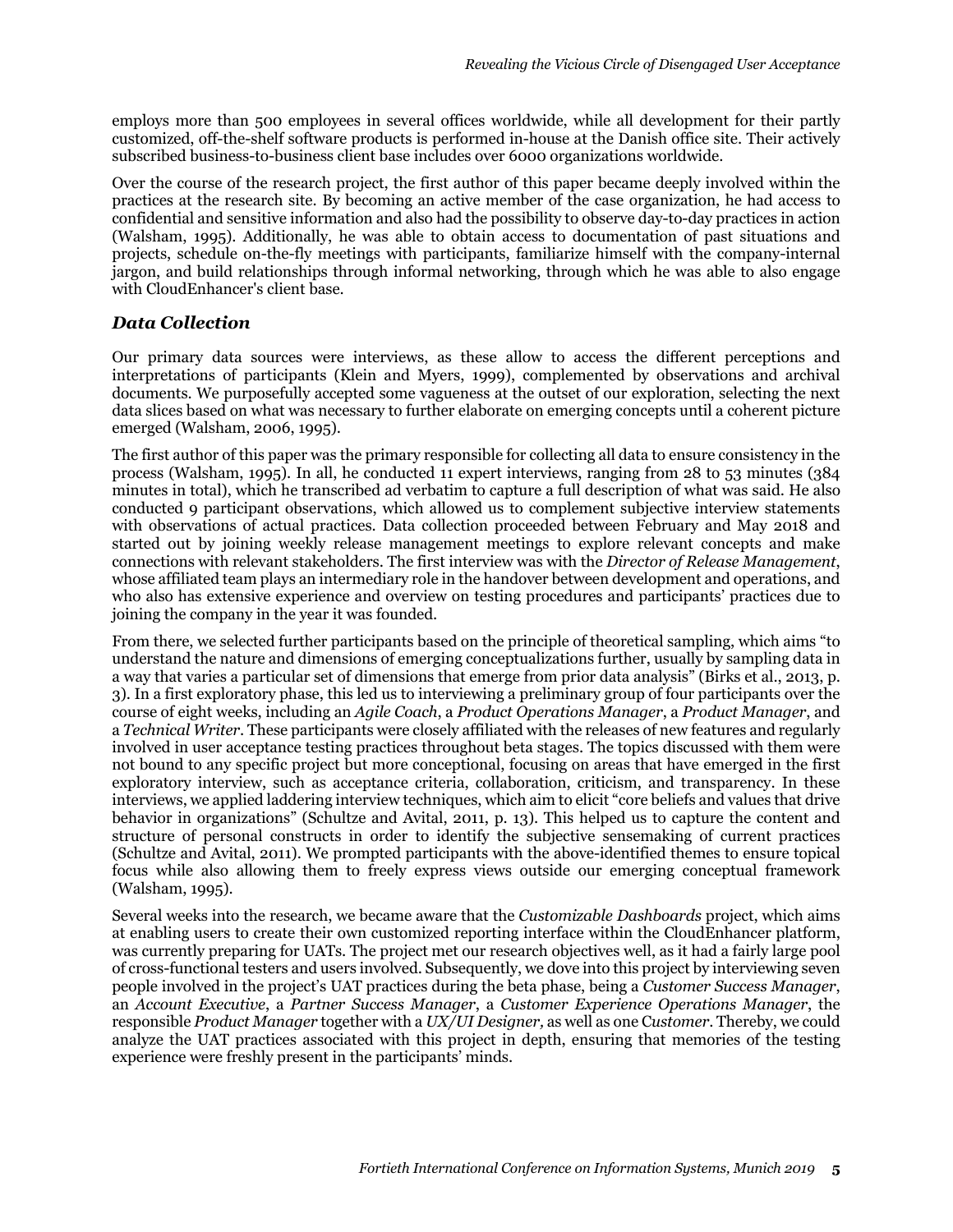### *Data Analysis and Interpretation*

We inductively developed emerging interpretations of the research domain by collecting, analyzing, and reflecting iteratively on the data (Birks et al., 2013). We recorded and fully transcribed all interviews ad verbatim for detailed analysis, adapting them only slightly to make them anonymous via aliases (Birks et al., 2013). Next, we imported the transcripts into the qualitative data analysis software MAXQDA to initiate a process of data-driven coding. Codes, being descriptive abstractions of intersubjective realities, can originate from existing theories, research goals as well as data. Relying on grounded theory principles, our coding was primarily data-driven while still comparing the emerging codes with existing theories that appeared plausible along the way (DeCuir-Gunby et al., 2011). We added, transformed, and reconceptualized codes through iterative processes of open and axial coding (Birks et al., 2013), leading to the codebook in table 1, consisting of 9 dominant themes and 60 sub-themes connected to them.

| <b>Table 1: Overview of Main Codes.</b> |                                                                                                                  |                                                                    |
|-----------------------------------------|------------------------------------------------------------------------------------------------------------------|--------------------------------------------------------------------|
| <b>Dominant Theme</b>                   | <b>Explanation</b>                                                                                               | <b>Examples of sub-themes</b>                                      |
| <b>Testing Roles</b>                    | Roles and responsibilities throughout UAT processes.                                                             | Clients,<br>development<br>team,<br>users, user representatives    |
| <b>Testing Procedures</b>               | SaaS provider's intention for conducting UATs and execution of<br>those.                                         | Test format, UAT evolution,<br>selection of testers                |
| Feedback<br>Elicitation                 | Gathering of input and transmission of information from conducted<br>UAT <sub>s</sub> .                          | information<br>Communication,<br>loss, clarification, transparency |
| Culture                                 | Perspectives on the corporate culture and stakeholder relationships.                                             | Agility, practices, expertise                                      |
| Acceptance vs. Use                      | Discrepancy between testing feedback and actual system usage.                                                    | satisfaction,<br>Engagement,<br>usability                          |
| Criticism                               | Handling of users' critique during both formative and summative<br>evaluations on the part of the SaaS provider. | Rejection,<br>resistance,<br>disengagement                         |
| Feedback<br>Processing                  | Subsequent processing of collected input from stakeholders.                                                      | prioritization,<br>Validation,<br>measurement difficulties         |
| User Involvement                        | Degrees of user inclusion and authority within UATs.                                                             | Inclusion, co-design, closure                                      |
| Emotions                                | Intrinsic feelings during testing and usage of a software system.                                                | Instinct, intuition, feelings                                      |

#### **Table 1: Overview of Main Codes.**

Figure 1 provides an overview of our research approach and the overall analytical process that led us to our findings. Based on our collected data primarily consisting of interviews and complementary observations, we identified possible categories (i.e. candidates for dominant themes) and their properties (i.e. candidates for sub-themes) through open coding techniques. Throughout our data analysis, we continuously refined our emerging concepts in an iterative process of collecting new data and integrating it into our previous conceptualizations. By means of axial coding techniques, through which we established connections between emerging themes, we were able to construct a comprehensive scheme of CloudEnhancer's practices and motivations in relation to conducting UATs. This led us to our findings, in which we describe how and during which phases presumed acceptance arises in user acceptance testing and how disengagement then continues during live site usage. This vicious circle of disengaged user acceptance shows how superficial user feedback is being transmitted, bearing the risk of users gradually detaching themselves from the continuous design process of a SaaS system while leaving the SaaS provider under the impression of doing the right thing. Ultimately, this can hinder SaaS providers to make user-centered system improvements.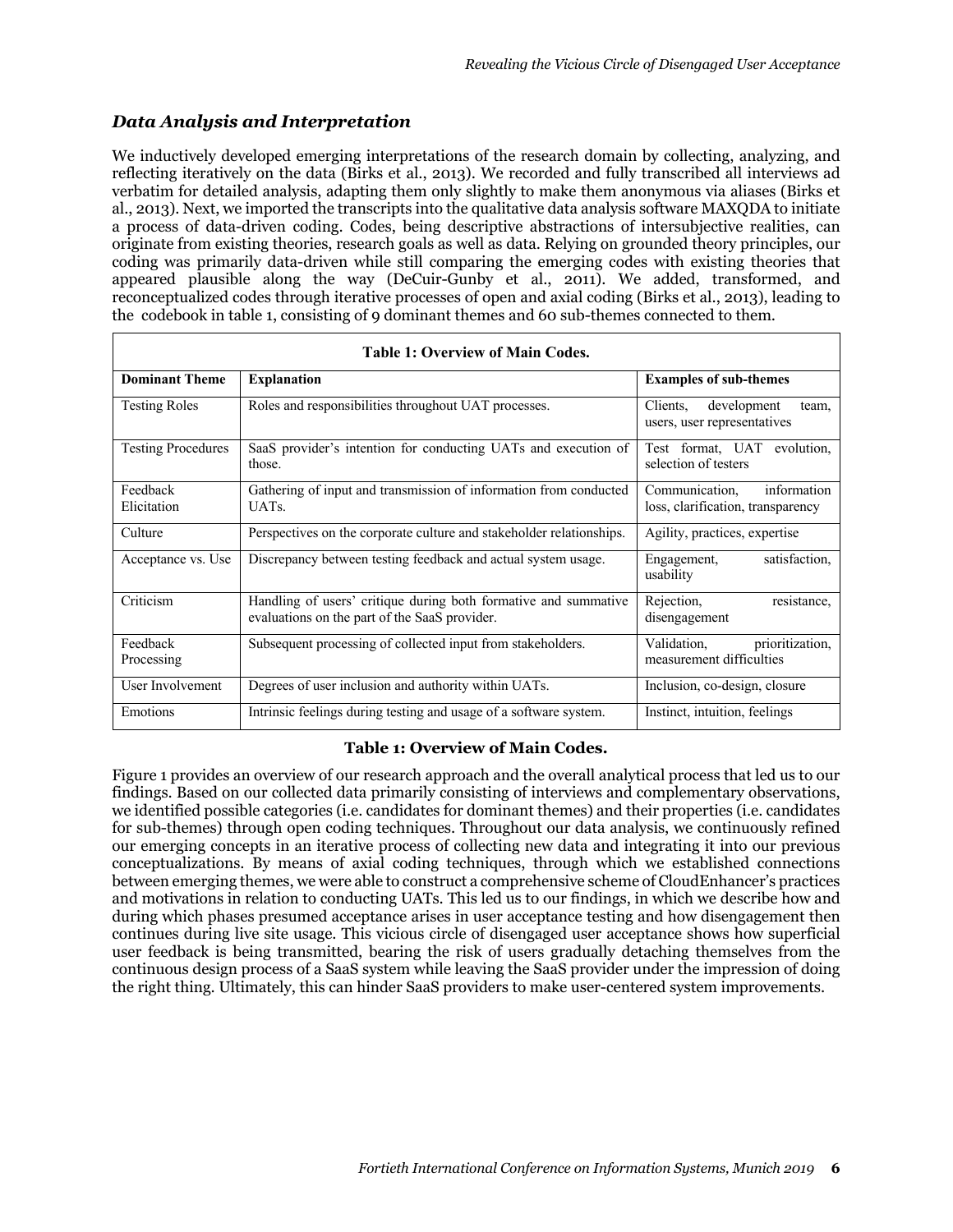

# **Results: The Vicious Circle of Disengaged User Acceptance**

This section presents the findings from our qualitative case study of user acceptance testing at CloudEnhancer. The results are structured along the following four phases:

Phase 1: We start by showing that UATs serve the dual purpose of a legal signoff and a usability test, in which testers put themselves in the shoes of an imagined end user, leading to *presumed acceptance* that does not necessarily relate to user acceptance. Neither does presumed acceptance provide product managers with sufficient pre-release feedback to make informed decisions during beta stages.

Phase 2: Next, we show that UATs might address the wrong problem when being mostly targeted towards user acceptance rather than the actual user experience, which is the predominant goal of live site usage, including factors such as engagement, interaction, and emotional attachment. This can lead to *user ambivalence* towards the superficially tested SaaS product.

Phase 3: We then show that UATs can hinder constructive criticism, as they do not allow for emotional reactions and communicating negative feedback appropriately. Following a continued state of user ambivalence, users may eventually fall into *disengaged user acceptance*, meaning that they passively conform with UAT procedures while hiding their actual emotional connection to the tested service. Ultimately, this can have a negative impact on a user's affiliation towards a SaaS system.

Phase 4: Finally, we show that cultural factors may contribute to the spreading of disengaged user acceptance, further hindering constructive criticism. Although the company culture at CloudEnhancer was perceived as open and supportive, negative feedback was held back, sugar coated, or diluted. Critique being minimized and not expressed directly turned out to be a major problem for continuous product innovation. Eventually, this may mislead SaaS providers to thinking that the issue at hand could be solved by conducting further UATs, thereby exacerbating the problems of disengagement during testing and decreasing adoption of product innovations.

### *Phase 1: From User Acceptance Test to Presumed Acceptance*

As we learned from our study, UATs at CloudEnhancer represent a weakly defined hybrid form between a legal signoff (something that has to be done) and a usability test (something that has to be satisfactory). As it can be difficult to involve many customers in the testing procedures, UATs may be performed with only a limited set of users, and product managers need to make many decisions based on informed guesses rather than on well-founded testing feedback. When conducting UATs, product managers may encounter minimal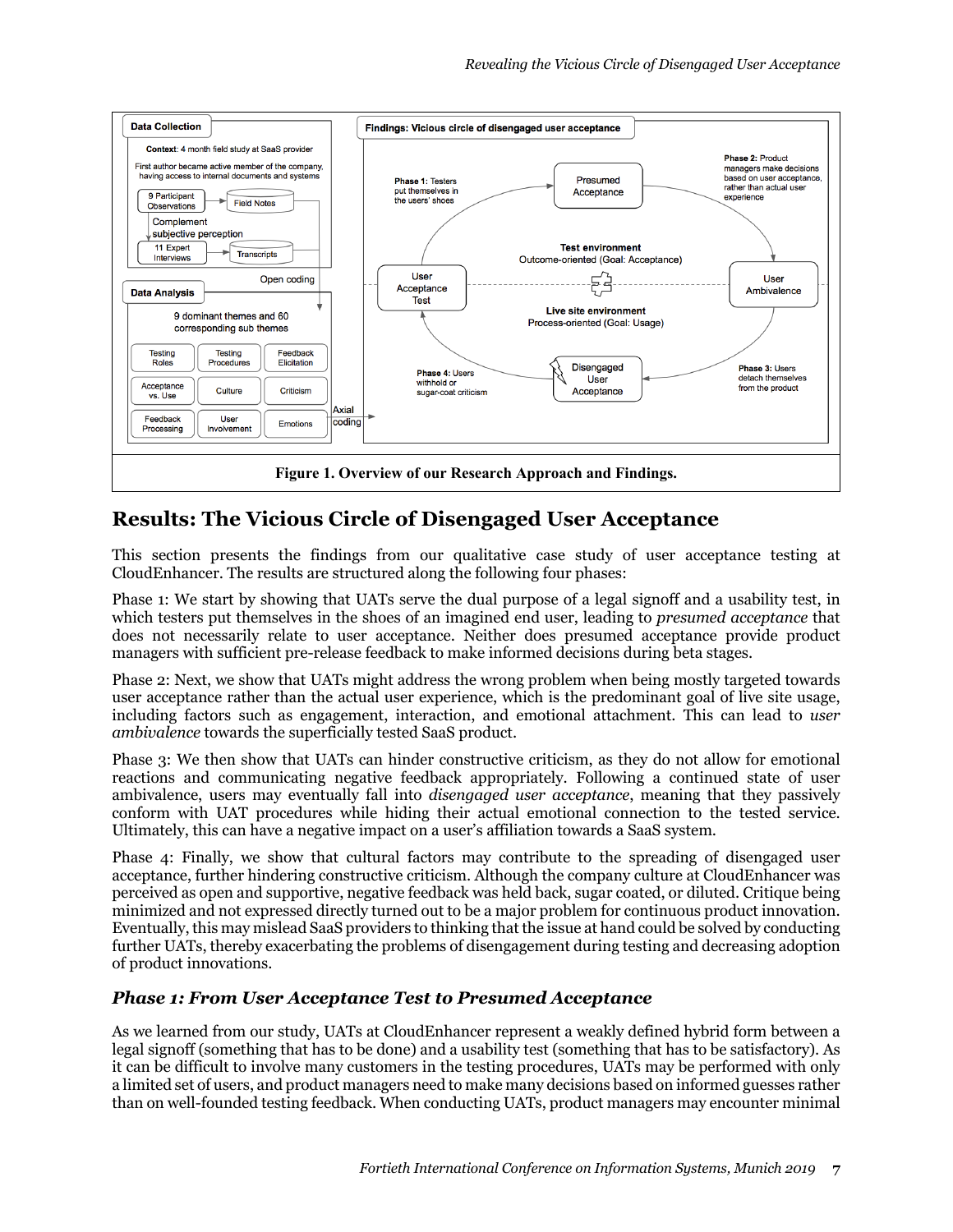engagement from testers and receive weakly defined requirement change requests. This form of acceptance could be described with the term *presumed acceptance*: Testers put themselves in the shoes of the end user, imagining the usefulness of a new functionality for a third party and not themselves, without knowing whether that third party actually finds that functionality useful.

From studying how UATs were conducted at CloudEnhancer, we learned that there is no strictly defined process implemented. In the past, a lot of releases have also been deployed to production even without any prior user testing. But frustration during past releases in regard to exclusion resulted in a corporate decision that, moving forward, UATs always have to be performed for larger, non-contractually ordered projects. The intended purpose is essentially to include users for open engagement, as one participant explains:

*"basically, it's more like a kind of open response to what they're seeing, [...] less specific in regards to how they should navigate around the process [...], but trying to elicit more open engagement" [i1,*  Director of release management*]*.

In the case of the 'customizable dashboards' project, testers received introductory steps via email or a presentation of the new feature, without defining specific testing procedures. For that particular project, the testing focus has been on usability, identifying bugs, but also on gathering additional feature requests and spotting functional inconsistencies. However, the testers often did not comply with that semistructured test procedure, but focused mostly on usability aspects. One tester from the sales department notes positively that *"it was interesting for me to see the product before it goes live and just go through the various workflows on how a customer may use it"* [i11, Account executive]; but also mentioned in regards to the testing format *"I think that was pretty open ended [...] I would have liked maybe a few more steps or few more different workflows [...] to run through it, just because [...] I wasn't really sure how to attack it"* [i11, Account executive].

Other participants have mixed feelings about the feedback that was provided during those tests.

*"feedback was, 'oh this is great, perfect. Now I can do whatever I want to'. But I would say that's not feedback [...]. We know it's great. That's why we built it. [...] We want to know what's the next step."* [i7, Partner success manager].

The user experience (UX) department's impression of that was that *"we learned [...] a ton, so there were a lot of [...] small usability issues that we had to fix"* [i8, UX/UI designer]. In regards to online testing, the number of customers sending their feedback directly to the product departments was low, although some of them voluntarily participated, especially because they were unsatisfied with the prior dashboard version. Internally, the received feedback varied and showed insufficient volume and quality overall:

*"most people do end up supplying feedback [...] and then the quality of the feedback varies. [...] I think some people just take a really rough go at it and provide some very general input"* [i2, Product operations manager].

Yet still, the product managers consider UATs as an important preliminary step before releases, especially due to negative experiences in the past when not conducting any user tests at beta stages. While one product manager generally states that *"I should also get the green light from the customer saying that, okay it works, for us"* [i4, Product manager], the project manager steering the 'customizable dashboards' project states that *"mainly it was to get it out to the customers [...] just so someone could have a look before we [...] launch"* [i8, Product manager]. A customer, who had access to the new feature for several weeks before being involved in an onsite testing session with two CloudEnhancer employees, provided many suggestions for the new feature, which according to them could add a lot of value to their business needs. Yet this participant concludes that *"it was a standard meeting. And [...] the dashboards worked, it made sense"*  [i10, Customer], showing a high degree of imagination when it comes to evaluating the general usefulness of the 'customizable dashboard' feature, rather than testing it for themselves specifically. Summarizing the onsite testing session, the customer articulates a neutral, detached reflection to testing that feature, which they previously evaluated as a valuable addition to the product offering: *"there was nothing [...] special,*  [...] just them asking questions for their dashboard feature" [i10, Customer].

The responsible project manager states that there were still many uncertainties regarding the new release after conducting the UATs: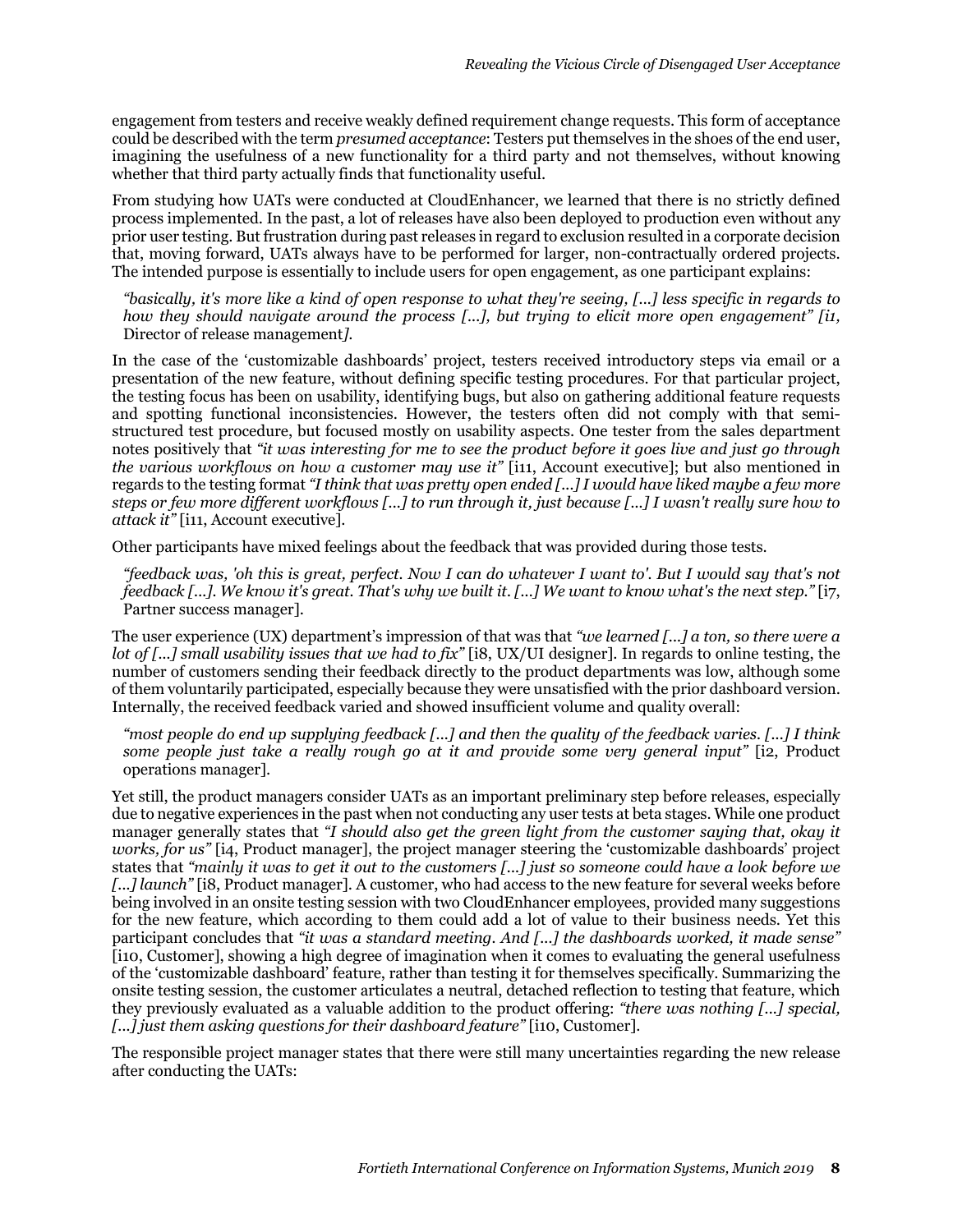*"Is this what people are expecting, or [...] is this something that, at least, the customers can actually use and get value of and is it something that you can come out with [...] that does not have too much technical debt [...] it's many things you can scope"* [i8, Product manager].

As a result, product managers might have to rely on their intuition due to the insufficient testing feedback available, as one participant explains: *"one thing is, just you are [...] feeling in, the gut, [...] in your stomach [...], at some point you feel that, okay, people are really liking this, [...] and users are actually using it, and they get value of it"* [i8, Product manager].

#### *Phase 2: From Presumed Acceptance to User Ambivalence*

As we also learned from our study, UATs might address the wrong problem when being targeted towards user acceptance, rather than user experience. This can result in a mismatch between test environment goals, which are steered towards acceptance, and live site environment goals, which are steered towards usage and user experience. When product managers rely too much on presumed acceptance to make decisions on product improvements and releases, users may become increasingly ambivalent towards the product over time, without product managers being aware of it.

At CloudEnhancer, the UAT results of the 'customizable dashboards' feature were *"generally [...] positive, I think no one didn't agree that this was a good idea"* [i8, UX/UI designer]. When the project has been pushed to the live environment of all customers, the evaluations did not end there - also because many customers saw it for the very first time. Anonymous responses submitted through an in-tool feedback module within the first week after the go live showed mixed feedback to the new feature, although it was encountered fairly well during the UAT.

One participant sees this as a confirmation of his concern that high user acceptance does not seem to indicate a positive user experience, but may actually disguise an ambivalent user experience that, if negatively increasing, may even lead to customer churn over time. Referring to the metrics of a market that has the best net promoter score (NPS) of all, the participant explains: *"we don't need customers to be happy [...]. We need them to be successful [...]. We don't really care too much about happy customers because uh, they can be happy. They love the tool [...]. But they don't utilize it to the fullest. They think it's great. They think we're great. They love us. They give us very high NPS scores [...]. But we can see that they're churning"* [i9, Customer experience operations manager].

Another customer-facing employee states a very similar opinion, seeing user acceptance only as an added bonus, but putting a very high emphasis on user experience including criticizing rather than superficially verifying a new release:

*"The markets that sent in more support questions had less churn [...] than the ones that didn't. So, one would think: well they don't send in support tickets, so they're all happy, everything is great. But that's actually not the case [...]. Because if they really use the tool, if they get the value out of it, if they really want to use it they will bump into issues"* [i7, Partner success manager].

In fact, the market with the best NPS results had the lowest volume of support requests submitted on average per customer in 2017. One possible explanation is that the performed UATs did not appropriately elicit both positive and negative emotional reactions, due to the test setup not being realistic. As one product manager explains: *"when we do (user acceptance) testing we can't get people's frustration right? We can't get how they are using it, or if they're just, 'F\*\*\*, it doesn't work.' You can't get this from (acceptance) testing unless they're really vocal about it"* [i4, Product manager], highlighting that product managers may not be able to gather insights into an ambivalent user experience from UATs solely.

These findings indicate that the previously described presumed acceptance might not correspond to actual (and potentially negative) user experience in a live scenario, where also all system users have the opportunity to test. This poses the question how ambivalent feedback during live site usage should be communicated and how it should be received. Thus, we extended the research scope from its initial focus on pre-release activities to also include delivery stages.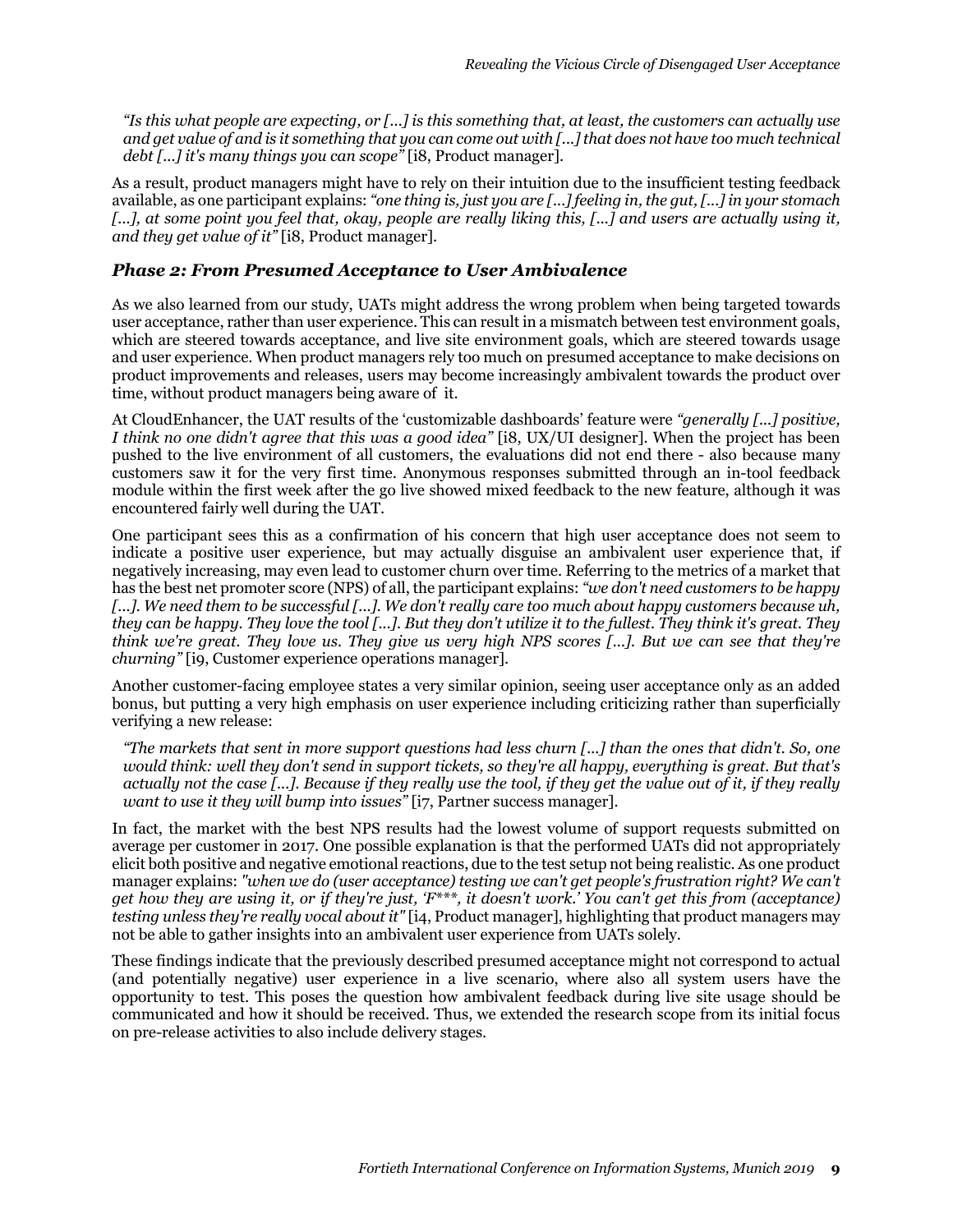#### *Phase 3: From User Ambivalence to Disengaged User Acceptance*

As we learned from studying live site evaluations, UATs can hinder constructive criticism in that they do not appropriately enable users to share emotional reactions and negative feedback. CloudEnhancer took many active steps to foster a culture of participation, transparency, and communication to gather user feedback. While responsible product managers mentioned criticism as a step towards user participation and continuous product improvement, the feedback received in a live setting can rather be described as a form of *disengaged user acceptance*. Low emotional reactions and reservation made product managers hold on to their initial intuitions gained from testing, because they were not sufficiently challenged due to not being aware of the persisting ambivalent user experience. Even when customers were critical, that criticism was mostly received anonymously in the form of writing or through intermediaries, hindering the possibility to follow up on it. The previous conception of dissatisfied users, claiming that usage in a realistic setting would have led into higher engagement to report dissatisfying system behaviors, was not necessarily verified in live site evaluations. In contrast, the users' passive conformance throughout testing and continuously during usage has gradually led to user disengagement and detachment from the licensed SaaS system.

One customer for instance, who was part of the onsite testing session, did not use the 'customizable dashboards' feature once it went live, even though they considered it generally valuable during the UAT: *"I haven't really worked with the new features afterwards"* [i10, Customer], along with other features they tested out during prototyping phases. When we asked if they had provided more feedback to the dashboard functionality that just went live, they responded that they think *"our feedback has been already enough for them [...]. If not, they can ask of course"* [i10, Customer]. The responsible project lead for the 'customizable dashboard' feature, reflecting on the scarce but positive feedback he received during testing, said that "*at least they have the option to try it out [...] and if there was something critical or catastrophic, we would probably have heard about it.* [i8, Product manager].

A customer representative, who received positive feedback during the UAT and assumed the new release was well received, similarly argued: *"I haven't gotten back to them since we released the dashboard [...]. But I guess they love it"* [i7, Partner success manager]. Another customer representative reviewed missing criticism more critically though, as customers *"just stick to their routine and don't think about it."* [i6, Customer success manager].

Thus, CloudEnhancer employees were under the impression that the 'customizable dashboards' project turned out well due to not directly receiving any negative feedback. However, the users actually did not engage with the feature in depth, neither during testing nor during live site usage, and thereby did not criticize nor adopt the feature in any way. The product manager's intuitions from the testing phase were then once more reconfirmed within the production phase based on generally positive, but emotionally neutral reactions originating from perceptively distanced user standpoints. While leaving product managers in the dark, users progressively fell into a state of disengaged user acceptance, conforming to functionalities to be rolled out to their live environment while actually hiding their ambivalence towards a system they evaluated during testing and subsequent usage phases.

The only explicitly negative feedback CloudEnhancer received from was in the form of bug reports:

*"When we signed up a new site, the deep link [...] was not working. So, I was writing to them often [...]. I mean, it could've been easy just to make the f\*\*\*ing deep link work. Like, sitting and writing every time is just really annoying and, um yeah, we need the deep linking to work"* [i10, Customer]*.*

Such strong emotional reactions to an erroneous functionality were an exception, as most clients considered the relationship with the service provider to be helpful and supportive. When we asked the client for their general impression, the response was: *"I think we shouldn't complain because it's a really valuable tool to us. So, in the bigger picture it's good."* [i10, Customer]. Because the presumed form of user acceptance during testing did not change throughout live site usage, but in fact disengagement to state critique was continued along, we also focused more in-depth on how other opportunities for directly communicating negotiable criticism have been utilized.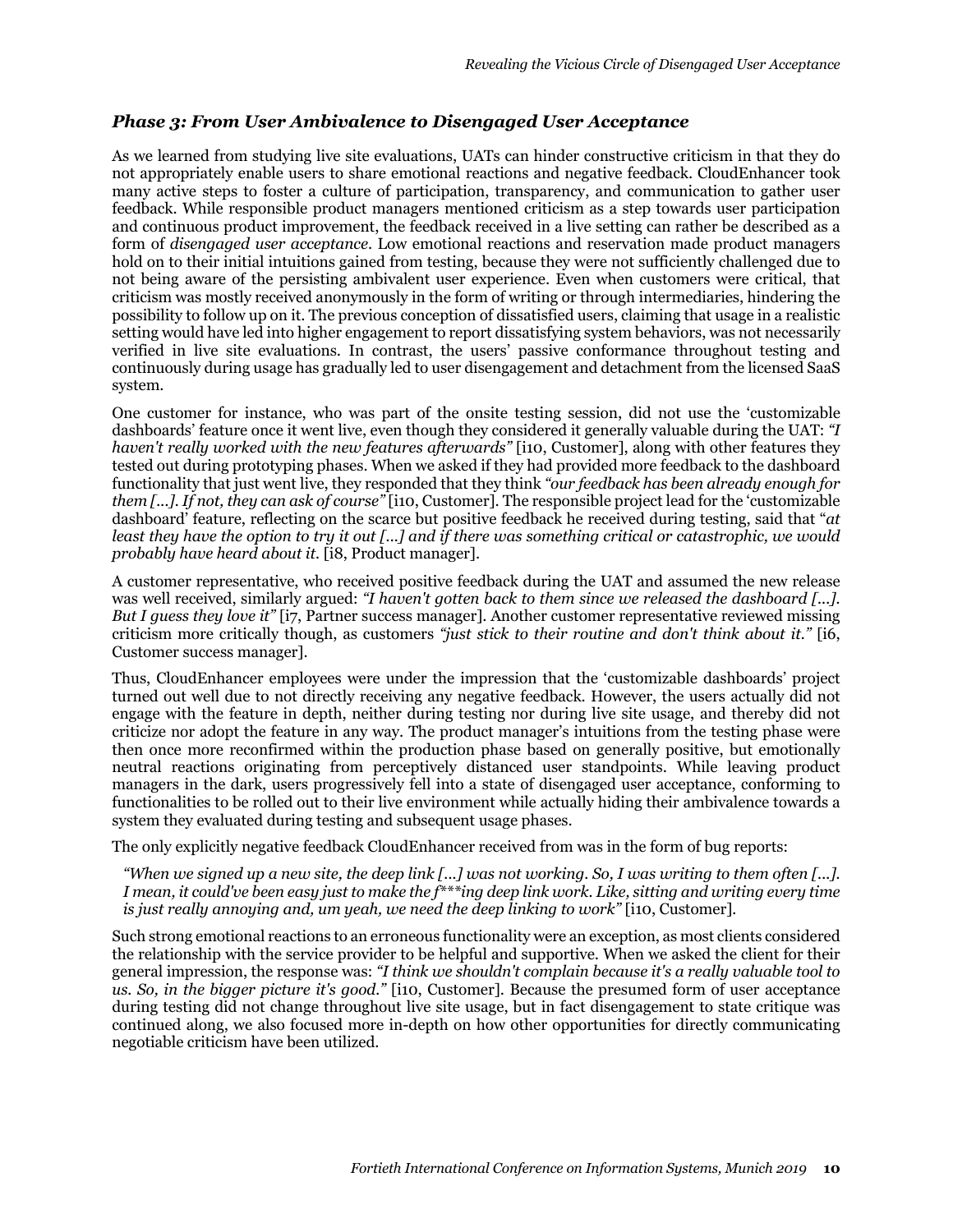#### *Phase 4: From Disengaged User Acceptance back to User Acceptance Test*

As we furthermore learned from studying UATs at CloudEnhancer, customers often held negative feedback back in order not to damage the good relationship with CloudEnhancer, even though attempts have been made to bypass disengaged acceptance and elicit actual emotional reactions. Although the product development department emphasized the importance of gathering unfiltered feedback directly and the corporate culture was being perceived as generally open and supportive, users still sugar coated their negative feedback to be polite. This adverse effect was further exacerbated when CloudEnhancer tried to obtain better feedback by conducting further UATs.

Because usage metrics from live site monitoring did not reveal if retention or sales had been increasing, product managers gathered qualitative feedback to complement the quantitative usage metrics. One product manager stated that the quantitative tracking of key performance indicators *"doesn't really give me* how *people are using it, just telling me* what *people are using."* [i4, Product manager]. Active involvement to gather user feedback seemed key to increase collaboration between users and product development, potentially also through *"techniques like design sprints or other ways of involving [...] customers and co-creation [...] we will more likely hit the dart board, at least, but [...] preferably the bull's eye"* [i3, Agile coach]. This has been also confirmed from a UX perspective, though putting particular emphasis on feedback being provided directly and instantly: *"the feedback we get through [...] word of mouth, or [...] what they write to us is always through a filter, because you don't observe them directly interacting with the product"* [i8, UX/UI designer]. In fact, a lot of user feedback did get filtered retrospectively through intermediaries, internally mostly through product operation managers and technical support, externally mostly through customer success managers. Those intermediaries voiced their peers' opinion on their behalf.

However, when reviewing how users or user representatives utilized feedback opportunities after a recent release, not when being simply enabled to give feedback but when being actively asked for feedback, another problem became apparent. According to the product development department, users and user representatives showed a high degree of reservation when being asked directly for their opinion to both beta and live versions, as users were trying to not offend the other:

*"people don't speak up at meetings [...] I can stand in front of people: 'anyone, any questions?' [...] But they feel like they would offend me by telling me that it's rubbish and they can't use it. That's an issue for us [...] and I do believe we have a development department that aren't sticking their fingers in the ears - they're just literally not hearing it, because it's not getting through" [i1,* Director of release management*]*.

Even though the corporate culture was generally transparent and (maybe even because) the service level provided was very supportive, cultural barriers hindered open feedback communication for continuous product improvements.

The difficult situation of negative feedback not being transmitted to product development departments was exacerbated when users took part in multiple UATs throughout their active usage phase. At CloudEnhancer, there was a pool of customers who voluntarily agreed to be available for UAT purposes, the so called *FirstEnhancers*. According to the development department, users from this list showed an increasingly high degree of reservation when being asked directly for their critique to both beta and live versions: *"do they feel that they'd be kind of, putting us down if they didn't like what [...] we gave them? [...] 'We've given you early access [...] you're a FirstEnhancer you're like a star person, do you really want to offend me?'" [i1, Director of release management]*. In fact looking at the statistics, over three-fourths of the accounts in that 'FirstEnhancer' list had a low risk level being the subjective opinion of the assigned account manager indicating how likely the customer is going to churn. Considering the earlier identified potentially positive correlation between good satisfaction survey ratings and churn rates, our collected data prefigures that further UATs might even worsen a user's insufficient product usage and detachment from collaborative product design, and thereby complete the process from presumed acceptance to user ambivalence into a vicious circle aggravating disengagement and passive compliance when conducting UATs.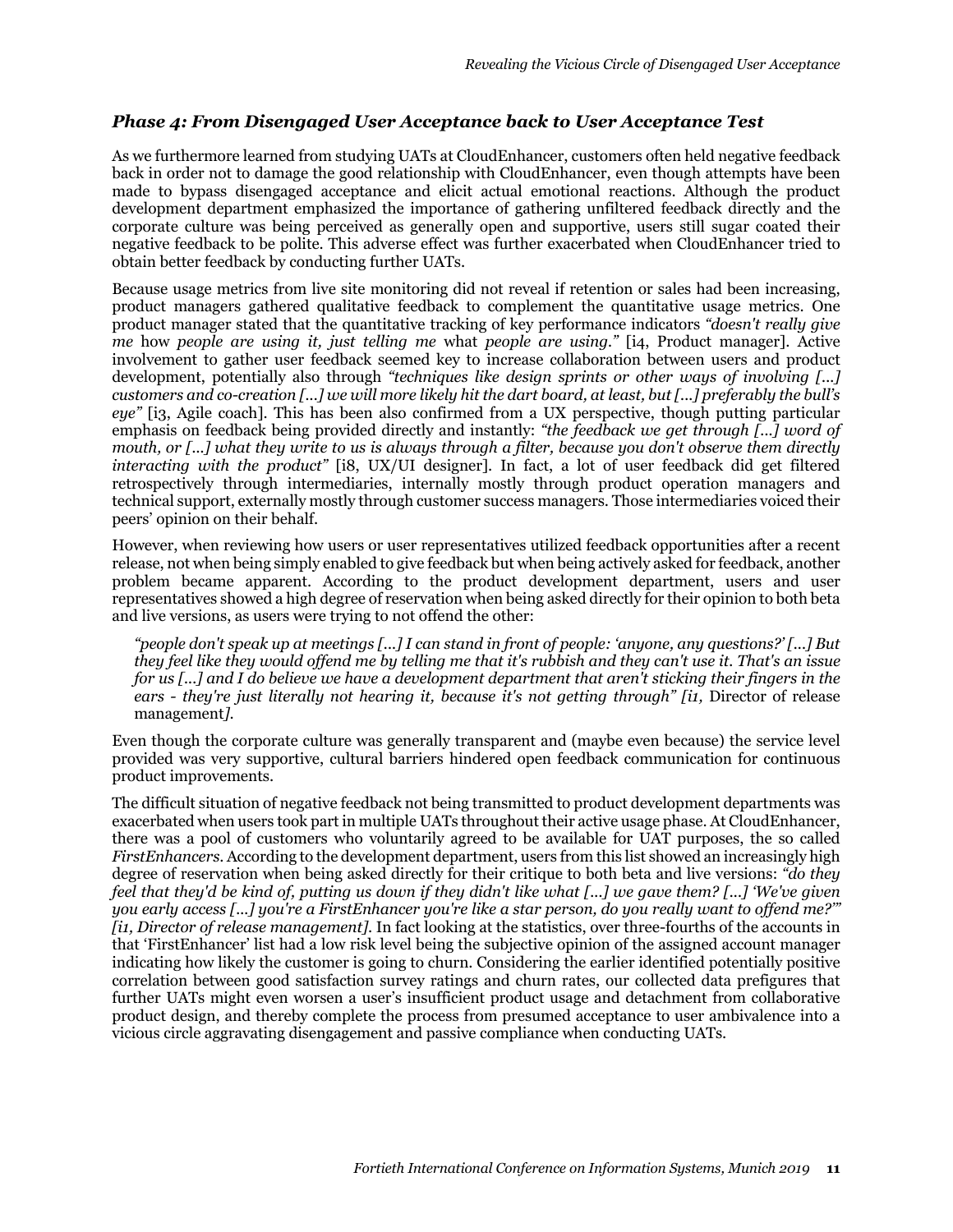## **Discussion**

Based on the insights gleaned from the above findings at CloudEnhancer, this section discusses and integrates the findings with existing literature. Specifically, we discuss the dangerous tendency of UATs to address the wrong problem when measuring user experience, which can potentially lead to a vicious circle of disengaged user acceptance. We also reflect on the role of emotions in user acceptance testing and how service providers can query users for ambivalent emotions in particular. We then discuss the limitations of our study and outline a path for further research before we sum up the key takeaways in the conclusion.

### *User Acceptance Tests: Providing the 'Right Answer to the Wrong Question'*

As we learned from our study, positive outcomes in a UAT and the absence of criticism do not necessarily indicate actual use or user experience. One particular issue with UATs is that they are used to replicate a momentary snapshot of a user journey (Zaki et al., 2016). Furthermore, UATs may be used to conclusively verify user experience, instead of seeing user experience as something that must be continuously questioned and re-evaluated as part of a larger journey (Pham, 2007). Our data indicates that user acceptance and experience are neither equal nor verifiable during one time testing procedures, but rather a continuous practice of making necessary system changes along the way. This finding points to the existence of a 'saydo gap' in user acceptance testing: While respondents may state to do one thing when specifically queried during a UAT, they may in fact behave completely differently while unobserved (for a discussion of this phenomenon in survey studies, see Bertrand and Mullainathan, 2001).

These findings suggest that that UATs alone cannot provide conclusive answers on how the users actually perceive a SaaS application, and should thus play only a minor role in evaluating the overall user experience, as they can only provide a brief snapshot of a static situation. Instead, SaaS providers need to query users for unfiltered and mixed emotional responses to the product, rather than just re-confirming what the provider already assumed.

#### **Implication: See Merely Positive Feedback in UAT as Early Warning Sign of Disengagement**

The question to ask should not be whether the customer accepts the product, and neither is it conducive to get positive user acceptance test results at all costs. Quite the contrary, successful UATs that only report positive feedback can be an early warning sign of disengagement and passive compliance, while criticism and complaints can be an indicator that the customer is engaged and values the product. So, while UATs may still be necessary as a first indication of whether the new release complies with the identified requirements, SaaS providers should also consider criticism as a positive form of feedback. Therefore UATs should be merely seen as one of many evaluation methods in the continuous quest for qualitative software delivery. Instead of resting on positive UAT outcomes, continuously evaluating the overall user experience is more important. Besides the currently non-utilized opportunities for active user participation and collaboration, UATs should not be considered as a means to an end for finalizing a project, but as means for ending one iteration to be further adapted and revised on production environment, as a continuous selfiterative process. Against this backdrop, software development in a SaaS context should be seen as an evolutionary process, in which the adaptation, requirements, and configuration of a SaaS system constantly changes, involving both the SaaS provider and customer in participatory development practices (cf. Dittrich, 2014). The question to ask should essentially not be "is it good?", which prompts users for acceptance. Instead, SaaS providers should rather ask the uncomfortable question "what troubles you?", which prompts users for constructive criticism.

#### *Breaking the Vicious Circle by Cultivating Constructive Criticism*

As the relationship between the customer and the service provider in our case study was perceived as supportive and trustful, the customers often either sugar coated or withheld negative feedback, in order not to harm the positive relationship. As a result, constructive criticism was difficult to obtain and uncertainty arose whether users were really satisfied or just disengaged. This drawback was even exacerbated when users conducted various UATs for several system enhancements.

#### **Implication: Encourage Negative Opinions to Cultivate Open Feedback Cycles**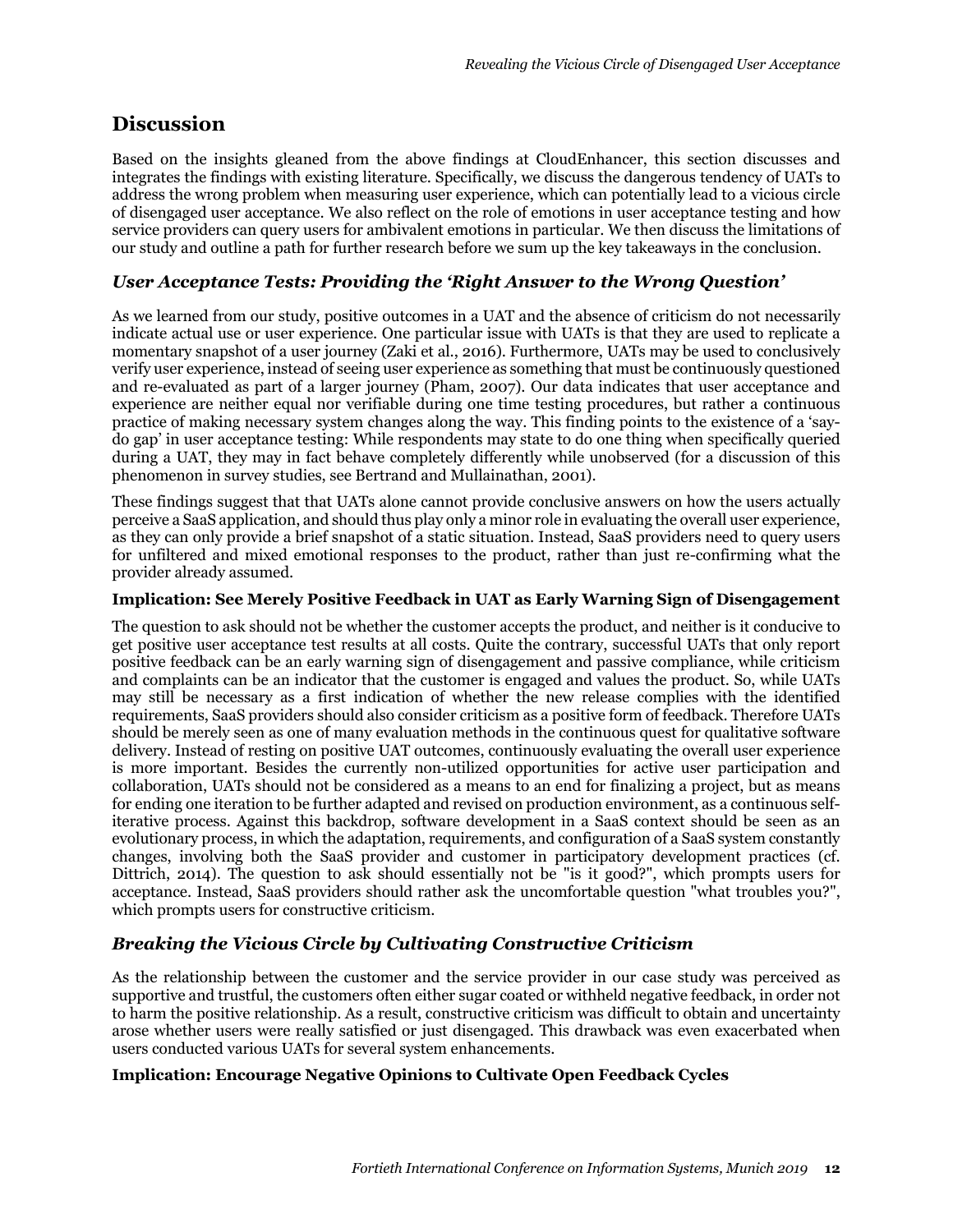SaaS providers should not rest on the assumption that lack of negative feedback indicates satisfied customers. Instead, absence of criticism may well indicate the proverbial calm before a storm (for instance customer churn). Hence, SaaS providers should deliberately seek out negative feedback and try to regard it as constructive criticism. The important part is then to frame negative feedback, which "negatively evaluates another's products, performances, or attributes" (Fong et al., 2018, p. 1), as constructive criticism. For this to happen, it is important to establish an environment of trust, where customers can freely express their opinion and frame negative feedback as improvement-oriented, well-intended, and unfiltered constructive criticism (Fong et al., 2018). From the SaaS provider's perspective, this requires embracing constructive criticism, rather than reacting to it with defensiveness and counter-provocations (Fast et al., 2014). From the customer's perspective, the attempt to provide direct constructive criticism often leads to applying mitigation strategies, softening criticism by being indirect in order not to harm an interpersonal relationship through negative judgment. However, this form of sugar-coating criticism potentially leads to a lack of understanding or misinterpretation of the underlying information in the recipient's mind (Hyland and Hyland, 2001). More indirect forms of transmitting feedback, such as writing anonymously to the intended target subject should therefore be avoided, as follow-up questions or negotiations cannot be facilitated in the co-creation process of a SaaS system (Leung et al., 2001).

#### **Implication: Enable Peer-based Discourse Instead of Intermediary-based Feedback**

Intermediaries are ill-suited for conveying criticism, because then not only could the transferred message potentially get diluted or altered, but the criticism also lacks authenticity in the perspective of the receiver (Nemeth et al., 2001). Thus, constructive criticism should be communicated directly, openly, honestly, and in full. This calls for a redesign of organizational structures, environments, practices and attitudes when evaluating a software build that shift the locus of control from the top of the hierarchy towards peer-based discourse (McDonald, 2011). Through establishing mutual trust as a basis for dialogical design, software providers can encourage users to explicitly disclose negative emotions (Floyd, 1992). In order to give credibility to someone's negative feedback, cultivating high trust environments is about creating a space in which peers can speak clearly for themselves (McDonald, 2011). Socially supportive milieus can then also be challenging when negative feedback is disclosed, yet being constructive not by phrasing critique differently, but by framing it differently (Grant, 2016).

#### **Implication: Elect 'Bad Cops' to Actively Seek Out Edge Cases in Real Usage Scenarios**

One potential approach to facilitate constructive criticism would be to encourage selected customers to serve as 'bad cops', being explicitly instructed to criticize the SaaS application. This could be especially effective if conducted in a live site evaluation setting, during which customers use the application to execute their main use cases, while testers and product managers from the SaaS provider are present, either physically or via co-browsing. Customers could then share their ambivalent emotions and negative experiences 'in vivo', as well as reflect on their experience in a 'cross-examination' session where they play the 'bad cop' role, thereby enabling testers and product managers to obtain a more accurate picture of the customer's emotional connection to the SaaS application. When the testing focus is placed on the customer's actual day-to-day work practices with the SaaS application, rather than on open ended testing aspects such as usability or bugs, even a UAT could provide reliable results that accurately indicate actual user experience. SaaS providers could draw on principles from the 'Six Thinking Hats' method, whereby participants are assigned different roles to look at an issue from several angles (De Bono, 1985).

### *Facilitating Constructive Criticism via Affective Responses*

As we further learned from our study, continuous delivery of SaaS applications should not only be based on quantitative metrics, but also be enhanced with qualitative user feedback (cf. Guckenheimer, 2016). Qualitative feedback can enrich quantitative data and makes it inspiring as well as convincing, as it is adding emotional factors to the decision-making process, and is helpful when SaaS providers want to know what they do not already know (Wang, 2013). By getting qualitative customer feedback in the form of stories, emotions can be shared, which play an important role in understanding users' affiliation with a product (Stein et al., 2015). Because relationships between a stakeholder and an organization are emotional and not rational, organizations should focus on users, their actual stories, and their unfiltered user experiences when evaluating their current and future product offering (Wang, 2013). For this purpose, SaaS providers could draw on principles from design thinking, such as using structured yet open questions to elicit deeplevel information (Stanford D.School, 2010).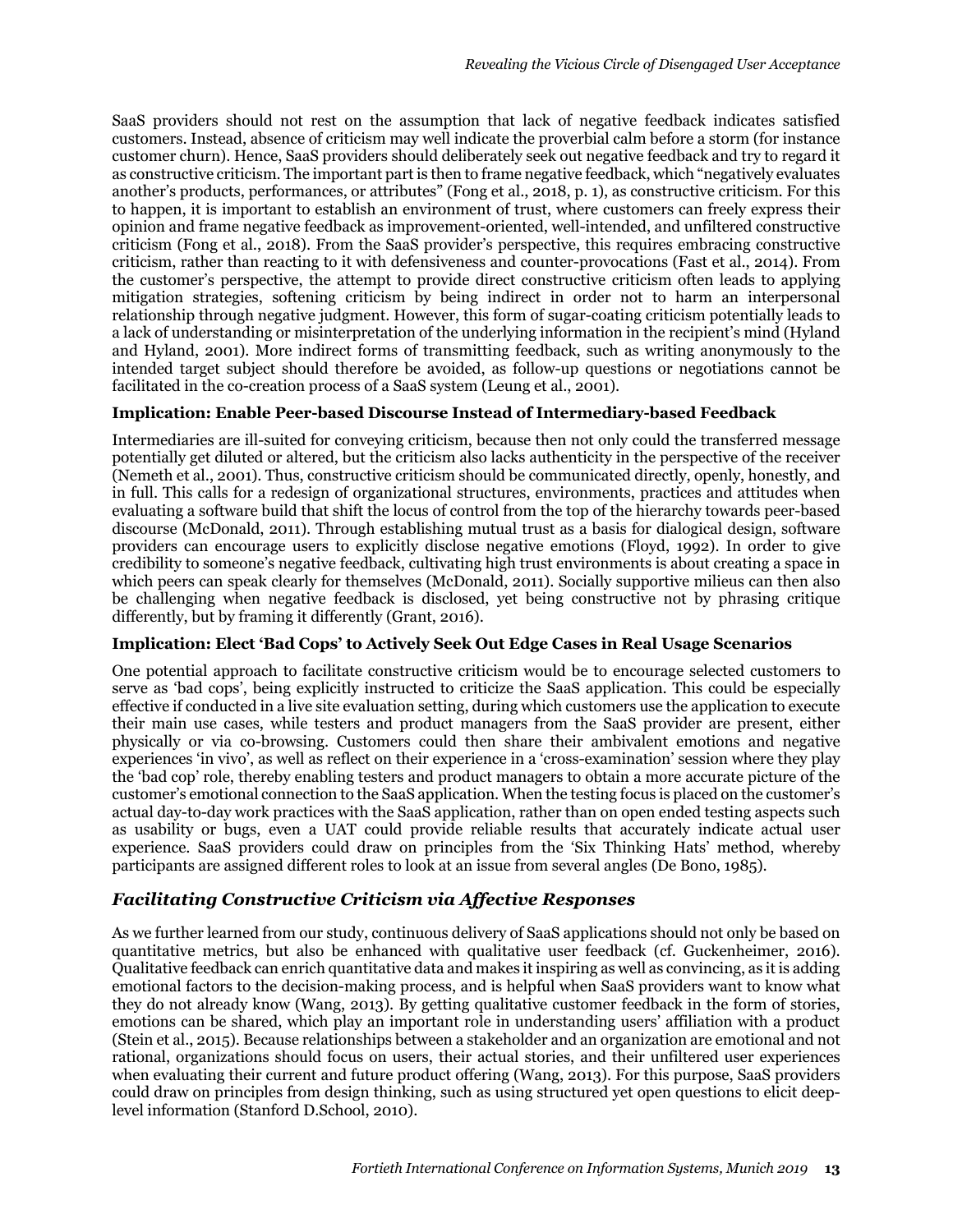#### **Implication: Augment Quantitative Metrics with Qualitative Emotional Responses**

Accounting for the emotional factor, meaning that users do not make purely rational decisions, can be difficult to accommodate for SaaS providers. For instance, examining the role of emotions in emerging IT usage patterns, Stein et al. (2015) suggest that gathering in-depth feedback from users is highly important, especially in a post-production scenario, as "it is often difficult to elicit genuine feedback from users prior to going live because the project is not salient to them at that stage" (Stein et al., 2015, p. 45). Particularly interesting here are the identified consequences between uniform and ambivalent as well as positive and negative affective responses. While users respond to uniform dissatisfaction and satisfaction with clear refusal or adaptation strategies respectively, the coexistence of both satisfaction and dissatisfaction increases engagement, which offers an opportunity for software providers to make user-centered system improvements (Stein et al., 2015).

Against this backdrop, negative emotional responses should not be seen as merely unfavorable. Negative affections are neither directly related to a user's usefulness perception, nor are they directly related to the usability of an IT application, but could also be related to the degree of involvement throughout the software implementation process (Stein et al., 2015). Although software development methodologies are still primarily concerned with usability and user acceptance targets (Vermeeren et al., 2010), our findings relate to prior research, which found that ambivalent emotions can lead to active and positive user experience (Stein et al., 2015). Because these emotions in a user-system interaction have to be identified, communicated, and addressed with appropriate means, relating a user's emotional connection to a product should not only be seen as something evaluable after once interacting with it (Vermeeren et al., 2010). Instead, mixed emotions can have a positive impact on engagement while "uniform satisfaction [...] leads to minimal user engagement and rather passive compliance" (Stein et al., 2015, p. 44).

#### **Implication: Enable Immediate Feedback Channels to Counter Improvisational Sensemaking of Ambivalent Emotional Responses**

Reflecting on emotions retrospectively may be difficult for users, especially if the emotional reaction was not uniform. Because users who experience mixed emotions throughout the use of a software system tend to be unable to describe their affective responses clearly, they may then provide developers with generally positive feedback, as they have worked out their own solution (Stein et al., 2015). In that regard, having the opportunity to provide open feedback freely is one important aspect, though another equally important factor is that emotions can be communicated instantly when they occur. This is important to ensure that ambivalent emotions will not be diluted through improvisational sensemaking, in order to provide designers with emotional stories they need for planning future product iterations. It is through these stories that decisions upon product changes can be influenced constructively (Ciriello et al., 2017).

The issue of filtered feedback becomes especially apparent when feedback is provided via intermediaries. At CloudEnhancer, product operation managers have acted as user representatives, and so the feedback lacked authenticity. Instead, SaaS providers should be aware of the importance of gathering unfiltered, emotionally-charged criticism. This would also be beneficial for all users that are not part of a testing phase for non-contractually ordered functionalities, as they could then participate in the design community in practice throughout live site usage (Heiskanen et al., 2010).

### *Limitations*

This study has to be seen in the light of its limitations. First, as typical for an in-depth qualitative field study, we deeply immersed ourselves with the practices of a single company. Although we have provided rich contextual details to maximize the study's transferability, the generalizability of our findings is limited. As such, our suggested model of a vicious circle is highly contextualized. For instance, we identify salient user and usage context factors such as easy churn, low switching costs, distributed vendor-client locations, and a competitive global landscape, which all may exacerbate repercussions of negative user experiences. Further theorizing studies in other contexts would be useful to identify potentially less contextualized implications (cf. Hong et al., 2013). As we closely followed the principles of interpretive field research (Walsham, 2006), our results are likely transferable to similar contexts, namely other business-to-business enterprise SaaS vendors with a product offering serving a diverse and globally distributed client base with limited customization options. Yet, other context factors might the transferability of our findings, such as cultural aspects related to how openly critique is being communicated.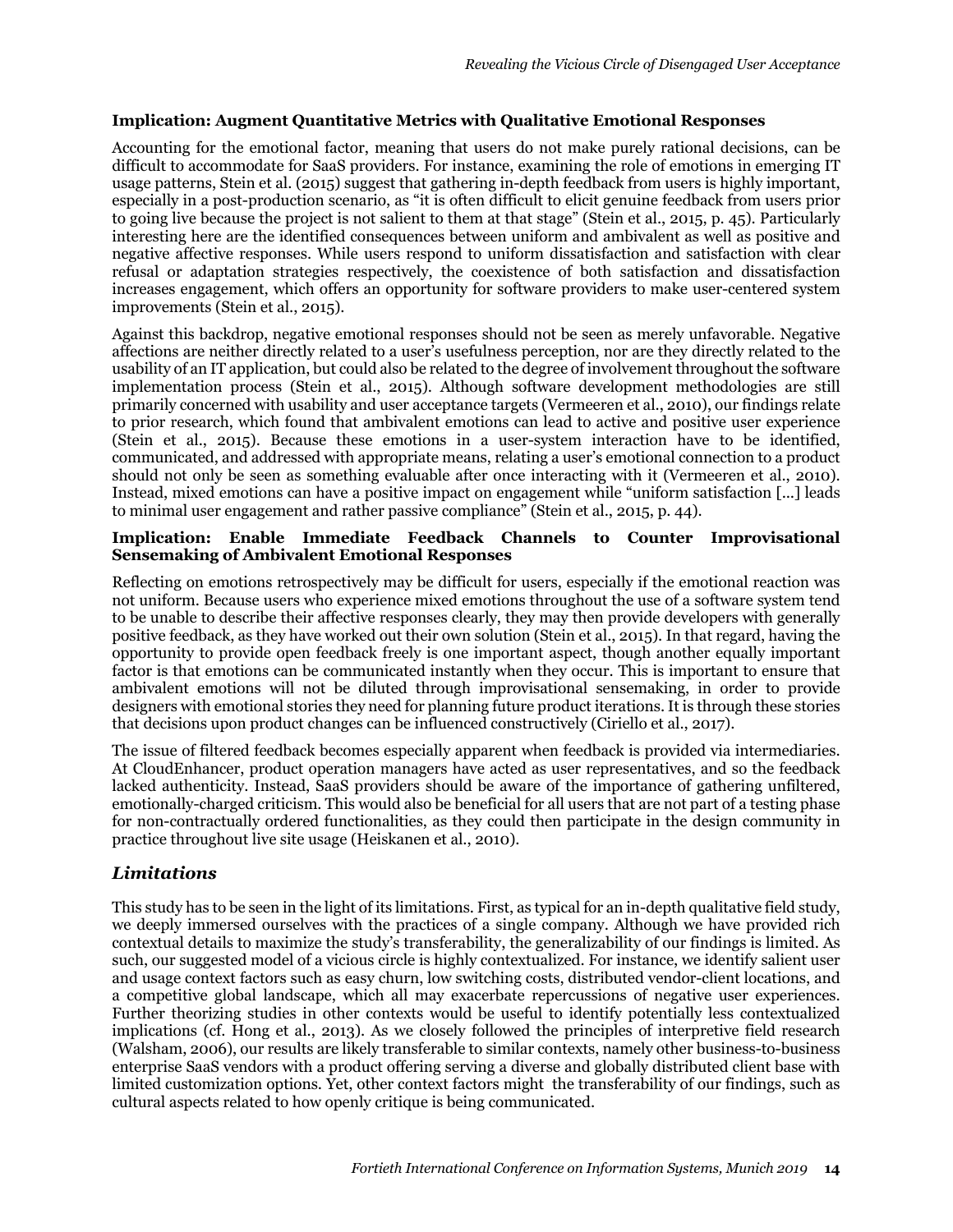Second, having one author deeply embedded at the case company allowed us to "go native" within the research site. Although we critically reflected, challenged, and discussed the findings as much as possible in the author team, the findings are by nature of the research method tainted towards the subjective interpretations of the participants.

Third, although our study provided useful suggestions for CloudEnhancer to reflect on and improve their own testing practices, other companies may have to interpret and customize these suggestions according to their own needs. For further research, we therefore recommend to include the learnings gathered from this research in a long-term multi case study, following up on this exploratory study to also investigate deeper on the business impact of disengaged user acceptance. In our study, we focus primarily on the SaaS provider's perspective. Although we conducted one in-depth interview with a client and additionally gathered archival documents from other actively or previously licensing customers, a larger volume of clients might be necessary to obtain deeper insights into their perspective on the phenomenon. Another promising research stream would be design science research for developing socio-technical solutions that better encourage constructive criticism while minimizing the adverse effects of disengaged user acceptance.

# **Conclusion**

This paper explores the practices and effects of user acceptance testing in SaaS through an exploratory qualitative field study at a multinational SaaS provider in Denmark. We find that user acceptance testing alone cannot provide an accurate picture of how the user actually feels about the tested product or feature. Even worse, being overly reliant on UATs may put service providers at risk of checking the wrong boxes, substituting actual user experience with user acceptance while users fall into *disengaged user acceptance*.

Disengaged user acceptance can be understood as passively conforming with UAT procedures while hiding one's actual emotional connection to the tested product or service. Our data shows that this may result from negative feedback being sugar coated or withheld in order not to damage the relationship between customer and SaaS provider, a false sense of security from receiving positive user acceptance feedback, but also (and perhaps most importantly) due to UATs providing the "right answer to the wrong question".

Once disengaged user acceptance emerges, it continues to spread throughout the live site usage. This can potentially lead to a vicious circle, during which users detach themselves even further from the SaaS application and its provider, leading to ever less engagement as well as product management tapping in the dark. Not only is a UAT insufficient to counter this problem, but it may make the problem even worse. In our study, UATs reinforced existing power inequalities, preventing users to participate more actively in the design and decision-making process from the very beginning of a system rollout. Hence, a testing approach targeted towards acceptance might even increase the gap between what users say during a UAT and what they do throughout later system usage. The test environment itself even further promoted user detachment from the design process and has put users into the role of passive bystanders. Even though customers perceived the corporate culture in our case company as open and supportive, disengaged user acceptance prevented them from communicating constructive criticism.

Based on these findings, we suggest that UATs can only provide a brief snapshot of a static situation throughout beta testing and in evaluating the overall user experience. Rather than relying mainly on UATs throughout pre-release testing, cultivating constructive criticism can be more helpful for the continuous evolution of SaaS applications. For this, SaaS providers need to query users for unfiltered and mixed emotional responses to the product, rather than just re-confirming what the provider already assumed. The question to ask should essentially not be "is it good?" (which prompts users for acceptance), but rather asking the uncomfortable question "what troubles you?" (which prompts users for constructive criticism).

On a concluding note, our study may also have interesting implications for technology acceptance research. Our findings indicate that perception-based agreement scales are not only fragile per se, but also that the type of values these scales measure is questionable. Agreement scales are not only used in UATs but also in related models such as the Technology Acceptance Model. As such, agreement scales may reveal unrealistic acceptance effects. We hope that our study inspires further research on disengagement and emotional responses in technology acceptance.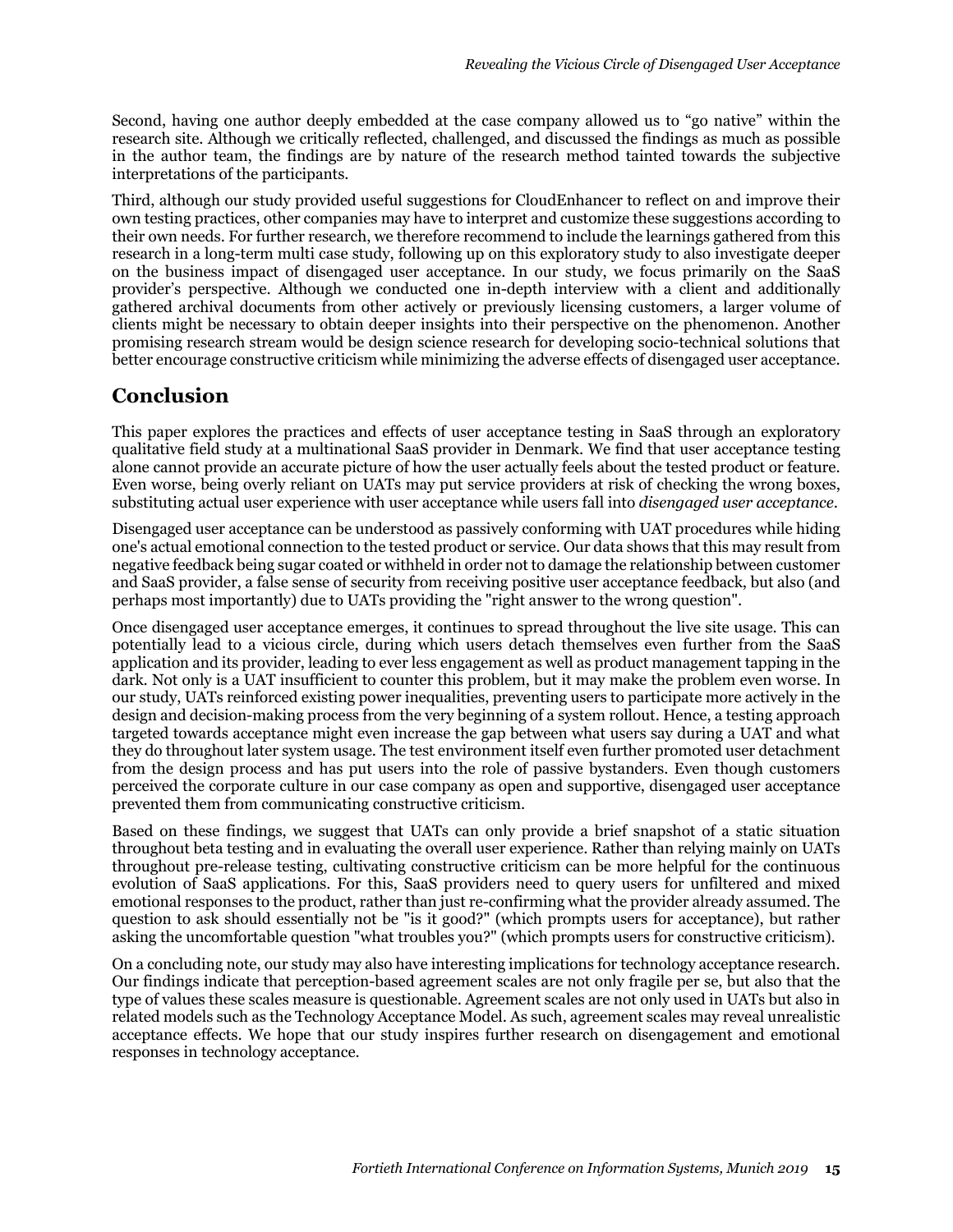### **References**

- Beck, K., and Gamma, E., 2000. "Extreme programming explained: embrace change." *Addison-Wesley professional.*
- Bertrand, M., and Mullainathan, S. 2001. "Do people mean what they say? Implications for subjective survey data." *American Economic Review*, 91(2), 67–72.
- Birks, D.F., Fernandez, W., Levina, N., and Nasirin, S. 2013. "Grounded theory method in information systems research: its nature, diversity and opportunities." *European Journal of Information Systems* 22, 1–8. https://doi.org/10.1057/ejis.2012.48
- Chou, S.-W., and Chiang, C.-H. 2013. "Understanding the formation of software-as-a-service (SaaS) satisfaction from the perspective of service quality." *Decision Support Systems* 56, 148–155.
- Ciriello, R.F., Richter, A. and Schwabe, G. 2018. "Digital Innovation." *Business & Information Systems Engineering* 60(6), pp.563-569.
- Ciriello, R.F., Richter, A., and Schwabe, G. 2017. "When Prototyping Meets Storytelling: Practices and Malpractices in Innovating Software Firms", in: *Proceedings of the 39th International Conference on Software Engineering*, Buenos Aires, Argentina, pp. 163–172. https://doi.org/10.1109/ICSE-SEIP.2017.24
- Davis, F.D., and Venkatesh, V., 2004. "Toward preprototype user acceptance testing of new information systems: implications for software project management." *IEEE Transactions on Engineering Management* 51, 31–46.
- De Bono, E., 2017. Six thinking hats. Penguin UK.
- DeCuir-Gunby, J.T., Marshall, P.L., and McCulloch, A.W. 2011. "Developing and using a codebook for the analysis of interview data: An example from a professional development research project." *Field Methods* 23, 136–155.
- Dittrich, Y. 2014. "Software engineering beyond the project–Sustaining software ecosystems." *Information and Software Technology* 56, 1436–1456.
- Dixon, M., Toman, N., and DeLisi, R. 2013. "The effortless experience: conquering the new battleground for customer loyalty". Penguin.
- Fast, N.J., Burris, E.R., and Bartel, C.A. 2014. "Managing to stay in the dark: Managerial self-efficacy, ego defensiveness, and the aversion to employee voice." Academy of Management Journal 57, 1013–1034.
- Floyd, C. 1992. "Software development as reality construction", in: Software Development and Reality Construction. Springer, pp. 86–100.
- Fong, C.J., Schallert, D.L., Williams, K.M., Williamson, Z.H., Warner, J.R., Lin, S., and Kim, Y.W. 2018. "When feedback signals failure but offers hope for improvement: A process model of constructive criticism." Thinking Skills and Creativity, 30, pp.42-53.
- Gabbard, J.L., Hix, D. and Swan, J.E. 1999. "User-centered design and evaluation of virtual environments." IEEE Computer Graphics and Applications, 19(6), pp.51-59.
- Grant, A. 2016. "How to build a culture of originality." Harvard Business Review 94, 18.
- Guckenheimer, S. 2016. "Our journey to Cloud Cadence, lessons learned at Microsoft Developer Division." Technical Report. https://www. microsoft. com/en-us/download/details. aspx.
- Heiskanen, E., Hyysalo, S., Kotro, T., and Repo, P. 2010. "Constructing innovative users and user-inclusive innovation communities." *Technology Analysis & Strategic Management* 22, 495–511.
- Hong, W., Chan, F.K., Thong, J.Y., Chasalow, L.C. and Dhillon, G. 2013. "A framework and guidelines for context-specific theorizing in information systems research." Information Systems Research, 25(1), pp.111-136.
- Humble, J., and Farley, D. 2011. "Continuous delivery: reliable software releases through build, test, and deployment automation." Addison-Wesley Boston.
- Humphreys, L. 2005. "Reframing social groups, closure, and stabilization in the social construction of technology." *Social epistemology* 19, 231–253.
- Hyland, F., and Hyland, K. 2001. "Sugaring the pill: Praise and criticism in written feedback." *Journal of second language writing* 10, 185–212.
- INUSE Research Group, 2017. "CoDesign Journey Planner." [WWW Document]. URL http://codesign.inuse.fi/approaches (accessed 8.28.18).
- ISO, 2010. ISO 9241-210:2010(en), Ergonomics of human-system interaction [WWW Document]. URL https://www.iso.org/obp/ui/#iso:std:iso:9241:-210:ed-1:v1:en (accessed 8.28.18).
- Khannur, A. 2014. "Structured Software Testing: The Discipline of Discovering." New Delhi: Partridge.